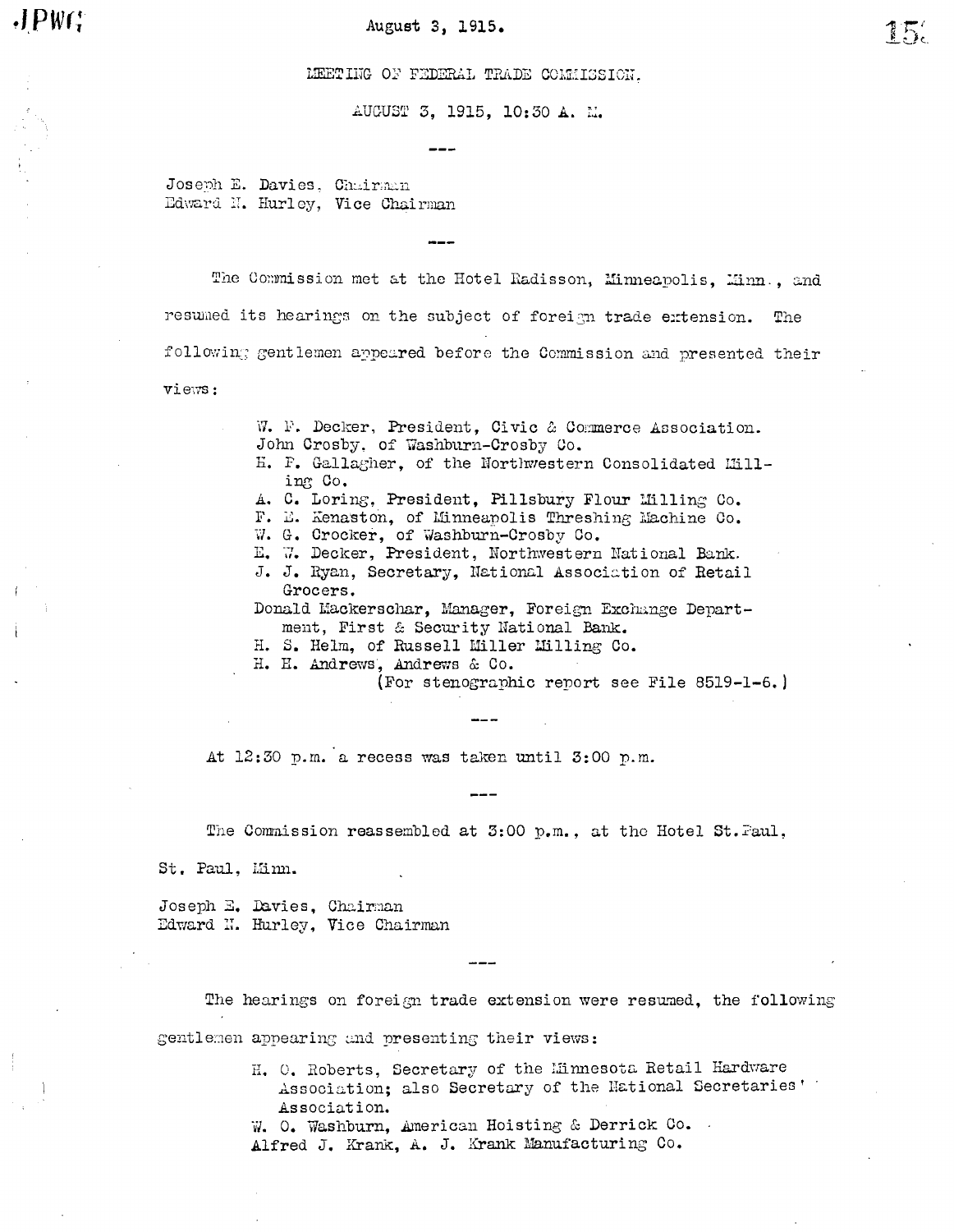August 3, 1915 August 6, 1915

J. J. Ryan, Secretary, National Association of Retail Grocers. John S. Taylor, Secretary of the Minneapolis Retail Grocers Association. Herbert Bigelow, of Brown & Bigelow. (For stenographic report see File 8519-1-6.)

At the hour of 4:30 p.m. the Commission adjourned to meet at

9:30 o'clock a.m., August 6, 1915, at the Chamber of Commerce, Spokane.

Wash.

Chairman.

 $\mathbb{R}$ 

Attest:

Acting Secretary.

August 4, 1915. No meeting held. August 5, 1915. No meeting held.

MEETING OF FEDERAL TRADE COMMISSION.

August 6, 1915, 9:30 A. M.

Joseph E. Davies, Chairman Edward N. Hurley, Vice Chairman William J. Harris Will H. Parry George Rublee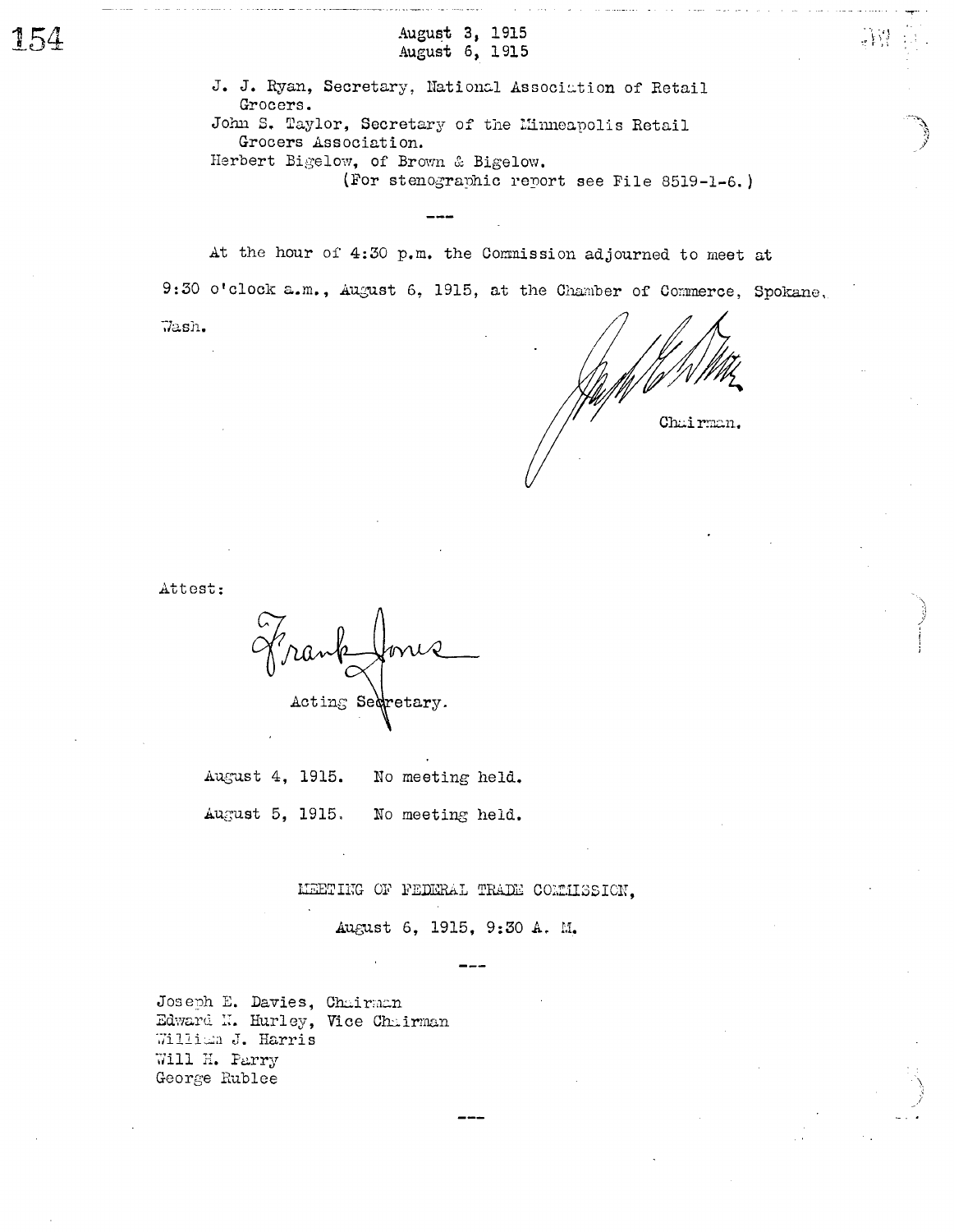August 0, 1915

155

The Commission met at the rooms of the Chamber of Commerce, Spokane, Wash., and resumed its conference with reference to conditions in the lumber industry, Mr. W. B. Greeley, Assistant Forester, Department of Agriculture, also participating. The following gentlemen appeared and presented their views:

- A. W. Cooper, Secretary, Western Pine Manufacturers' Association.
- John R. Toole, President, Western Pine Manufacturers' Association.
- L. C. Boyle, Counsel, National Lumber Manufacturers' Association, Kansas City, Mo.
- W. C. Elford, Manager. Spokune Lumber Co., Milan, Wash.

A. W. Laird, Hanager, Potlatch Lumber Co., Potlatch, Idaho. (For stenographic report see File 8519-2-2.)

At 11:45 a.m. a recess was taken until 2:00 p.m.

The Commission reassembled at 2:00 p.m.

Joseph E. Davies, Chairman Edward N. Hurley, Vice Chairman William J. Harris Will H. Parry George Rublee

An informal conference was held with representatives of the Fruit Growers' Council, Mr. Charles J. Brand, Chief, Office of Markets and Rural Organization, Department of Agriculture, also participating. The following gentlemen appeared before the Commission and presented their views:

> John F. Davies, Chairman, Board of Control, Fruit Growers' Council. H. C. Davidson, Hood River, Oreg. Harry M. Jones, of Wapato, Wash. C. E. Chase, of Brewster, Wash. B. A. Perham, Sales Manager, Cooperative Fruit Sellers, Spokane, Wash.

W. H. Paulhamus, Chairman of Executive Committee, Fruit Growers' Council, Puyallup, Wash.

Mr. John P. Hartman, of Seattle, Wash., appeared as Counsel for the Fruit Growers' Council.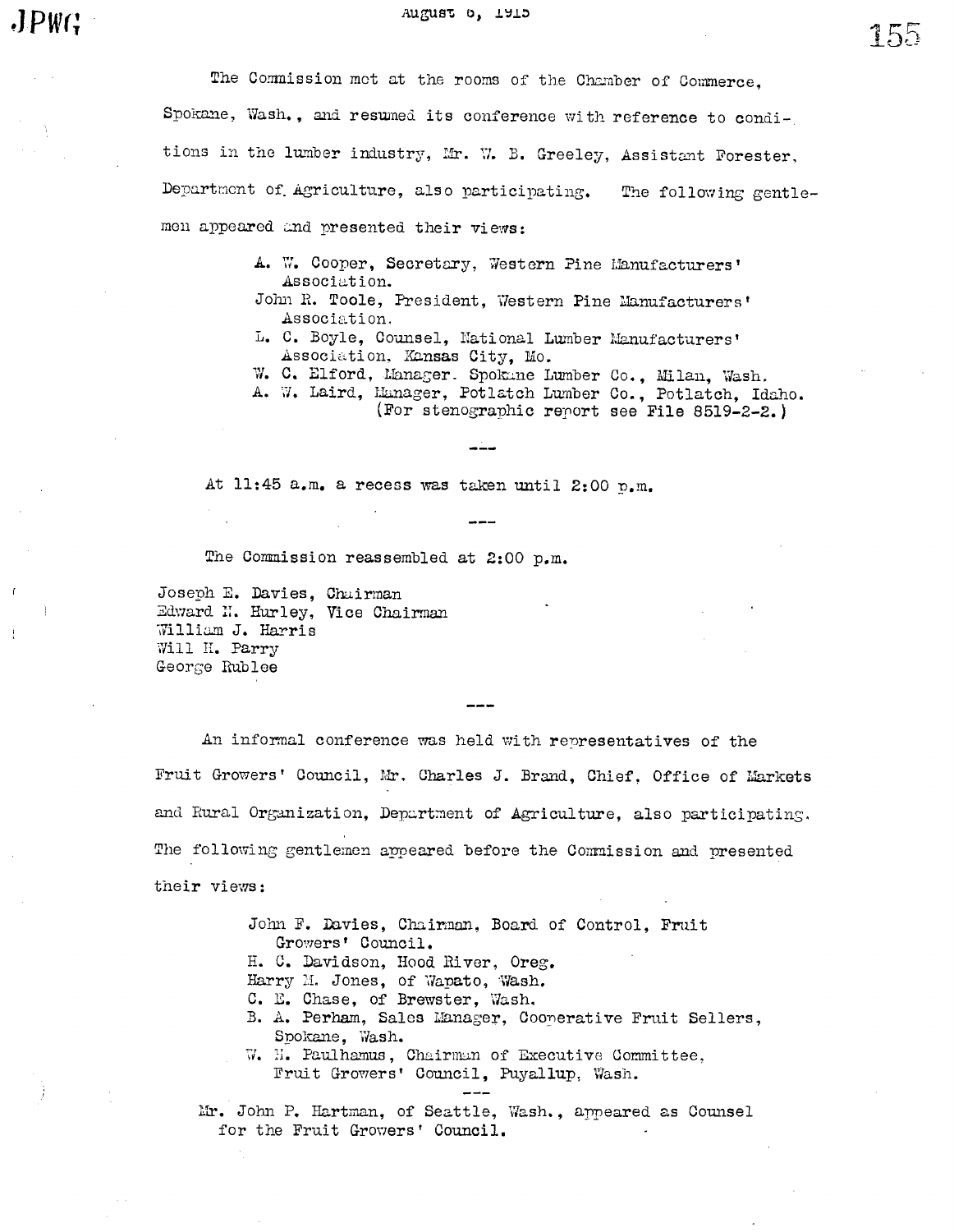Mr. N. C. Richards, of North Yakima, Wash., appeared as Attorney for the North Pacific Fruit Distributors. (For stenographic report see File 8519-4-1.)

At the hour of 4:50 p.m. the Commission adjourned to meet at 11 o'clock a. m., August 7, 1915, at the Chamber of Commerce. North Yakima, Wash.

Chairman.

3节、

Attest:

Frank Acting Secretary.

MEETING OF THE FEDERAL TRADE COMMISSION.

August 7, 1915, 11:00 A. M.

Joseph E. Davies, Chairman Edward N. Hurley, Vice Chairman William J. Harris Will H. Parry George Rublee

The Commission met at the rooms of the Chamber of Commerce, Horth Yakima, Wash., and resumed its conference with representatives of the Fruit Growers' Council. The following gentlemen appeared before the Commission and presented their views: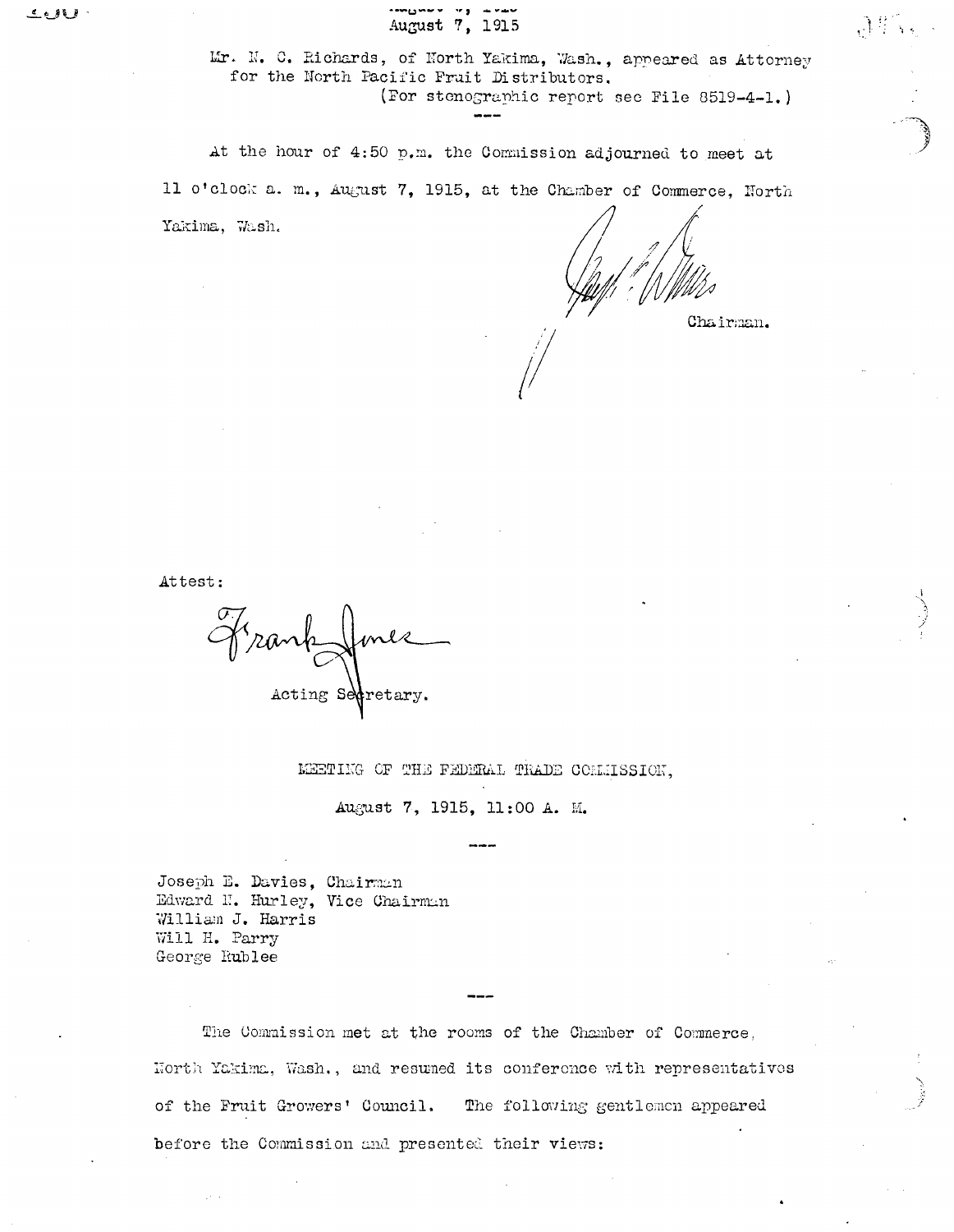August 7, 1915. August 9, 1915.

W. H. Paulhamus, Chairman, Executive Committee, Fruit Growers' Council. Dr. A. H. Henri, Fruit Grower, North Yakina, Wash. H. M. Gilbert, Fruit Grower, North Yakima, Wash. John F. Hartman, of Seattle, Wash., Counsel for Fruit Growers' Council. (For stenographic report see File 8519-4-1.)

At the hour of 1:05 p.m. the Commission adjourned to meet at

10 o'clock a.m., August 9, 1915, at the Chamber of Commerce, Seattle,

Wash.

 $l$ .)  $P$ K $l$ 

Chairman.

Attest:

Acting Secretar

August 8, 1915. Sunday.

MEETING OF FEDERAL TRADE COMMISSION,

AUGUST 9, 1915, 10:00 A. M.

Joseph E. Davies, Chairman Edward M. Hurley, Vice Chairman William J. Harris Will H. Parry George Rublee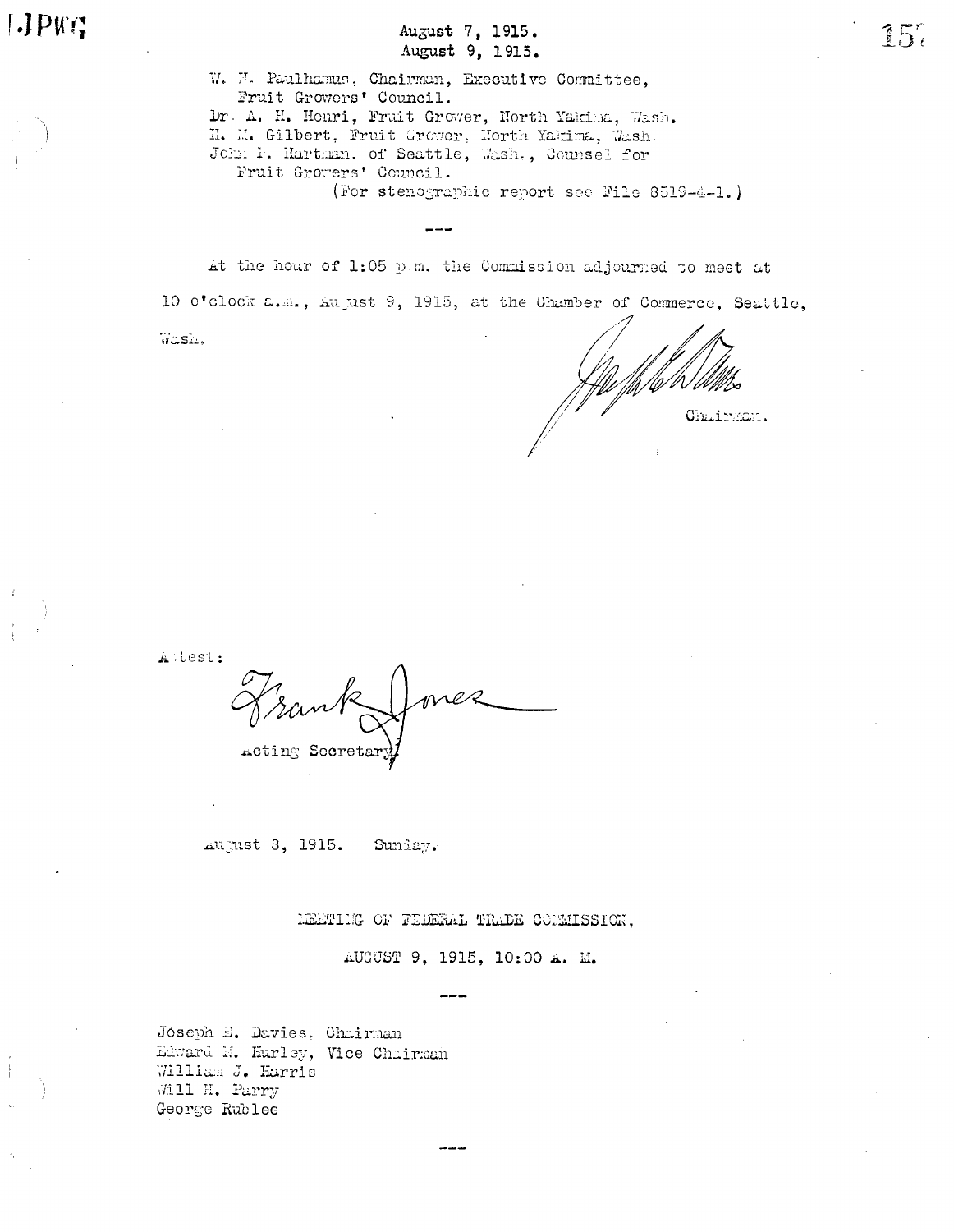Hon. Thomas Burke, President, Seattle Chamber of Commerce.

C. J. Smith, Vice President, Seattle Chamber of Commerce.

Otto A. Case, Secretary, Seattle Commercial Club. Moritz Thomsen, flour manufacturer.

O. D. Fisher, Secretary and General Manager. Fisher Flouring Mills Co.

Alexander Baillie, Manager Balfour, Guthrie & Co. J. T. Heffernan.

J. C. Ford. President. Pacific Coast Steamship Co. Daniel Kelleher, Chairman Board of Directors, Senttle Hational Bank.

(For stenographic report see File 8519-1-10.)

At 12:40 p.m. a recess was taken until 2:00 o'clock p.m.

The Commission reassembled at 2:00 o'clock p.m.

Joseph E. Davies, Chairman Edward N. Hurley, Vice Chairman William J. Harris Will H. Parry George Rublee.

The hearings on foreign trade extension were resumed, the follow-

ing gentlemen appearing:

T. J. Gorman, of Gorman & Co., salmon packers and brokers

Miller Freeman, Publisher, The Pacific Fishermen. R. E. Small, of Kelley-Clarke Co., salmon brokers. William Calvert, of San Juan Fishing & Packing Co. Capt. W. F. Robinson, of the Robinson Fisheries. Edward Cunningham, of Pacific Net & Twine Co.

- E. A. Stuart, President Pacific Coast Condensed Milk Co.
- T. J. Thorsen, President Washington Shoe Manufacturing Co.
- W. P. Whitley, Sales Manager, Pacific Ammonia & Chemical Co.
- Frank Dabney, representing Jame Syndicate, tin smelters.
- J. S. McMillan, President Tacoma & Roche Harbor Lime Co.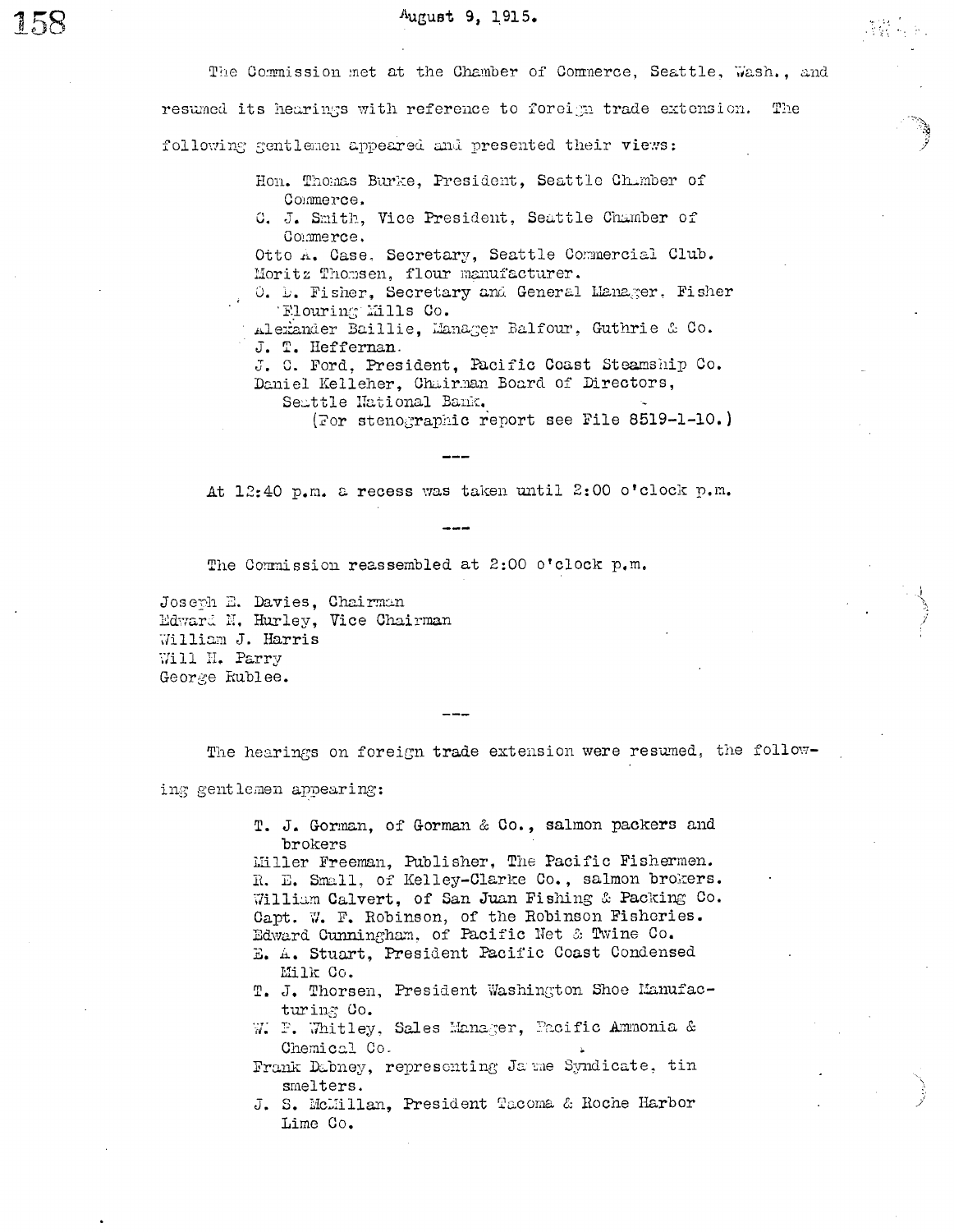August 7, 1915 August 10, 1915

Stuart Mannell, Manager International Lime Co. C. T. Takahashi, President Oriental Trading Co. Erastus Brainerd. (For stenographic report see File 8519-1-10.)

At the hour of 6:00 p.m. the Commission adjourned to meet at 10:00 a.m., August 10, 1915, at the Chamber of Commerce, Seattle, Wash.

Chairman.

Attest:

J.

Acting Sed  $_{\rm{stars}}.$ 

MEETING OF FEDERAL TRADE COMMISSION,

AUGUST 10, 1915, 10:00 A. M.

Joseph E. Davies, Chairman Edward N. Hurley, Vice Chairman William J. Harris Will H. Parry George Rublee

The Commission met at the Chamber of Commerce, Seattle, Wash., and resumed its hearings with reference to foreign trade extension. The following gentlemen appeared and presented their views: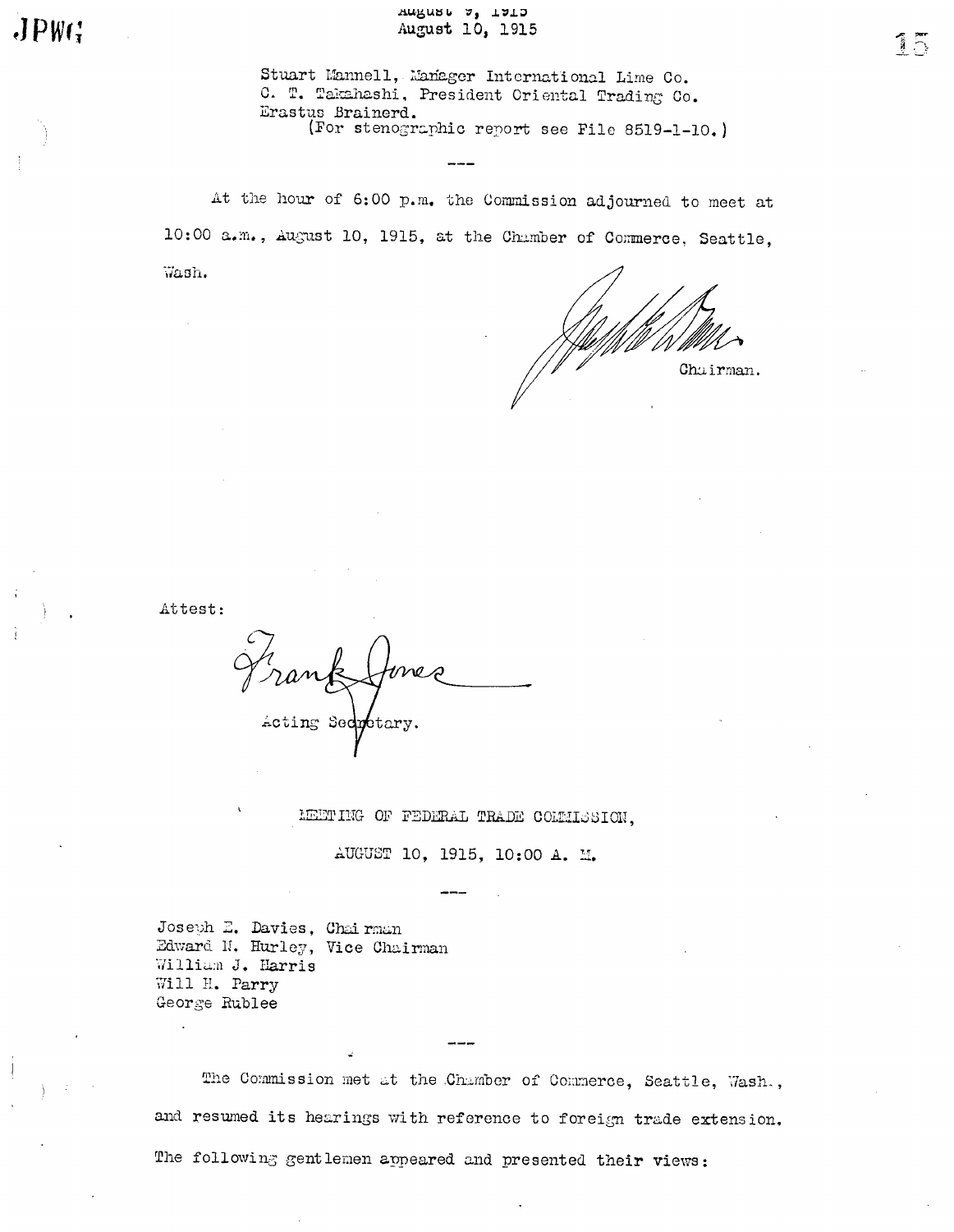$\ddot{\mathbf{v}}$ 

Auguse Lu, 1710 August 11, 1915

H. E. Horrocks, Manager, Pacific Creosoting Co. Richard Chilcott, of Portland, Oregon. A. B. Stewart, President, Stewart & Holmes Drug Co. Allan H. Daugherty, President, Ocean Lumber Co. William Pigott, President, Seattle Car & Foundry Co. C. H. Frye, President, Frye & Co., meat packers. Robert C. Hill, Manager Merchants' Exchange. (For stenographic report see File 8519-1-10.)

Mr. Victor II. Beckman, of Seattle, Wash., appeared before the Commission and made a statement with reference to conditions in the lumber industry. (For stenographic report see File 8519-1-10.)

At the hour of 12:10 p.m. the Commission adjourned to meet at 10:30 a.m., August 11, 1915, at the Commercial Building, Tacoma, Wash.

Chairman.

· DNW 94.

Attest:

Acting Secretary.

MEETING OF FEDERAL TRADE COMMISSION,

AUGUST 11, 1915, 10:30 A. M.

Joseph E. Davies, Chairman Edward N. Hurley, Vice Chairman William J. Harris Will H. Parry George Rublee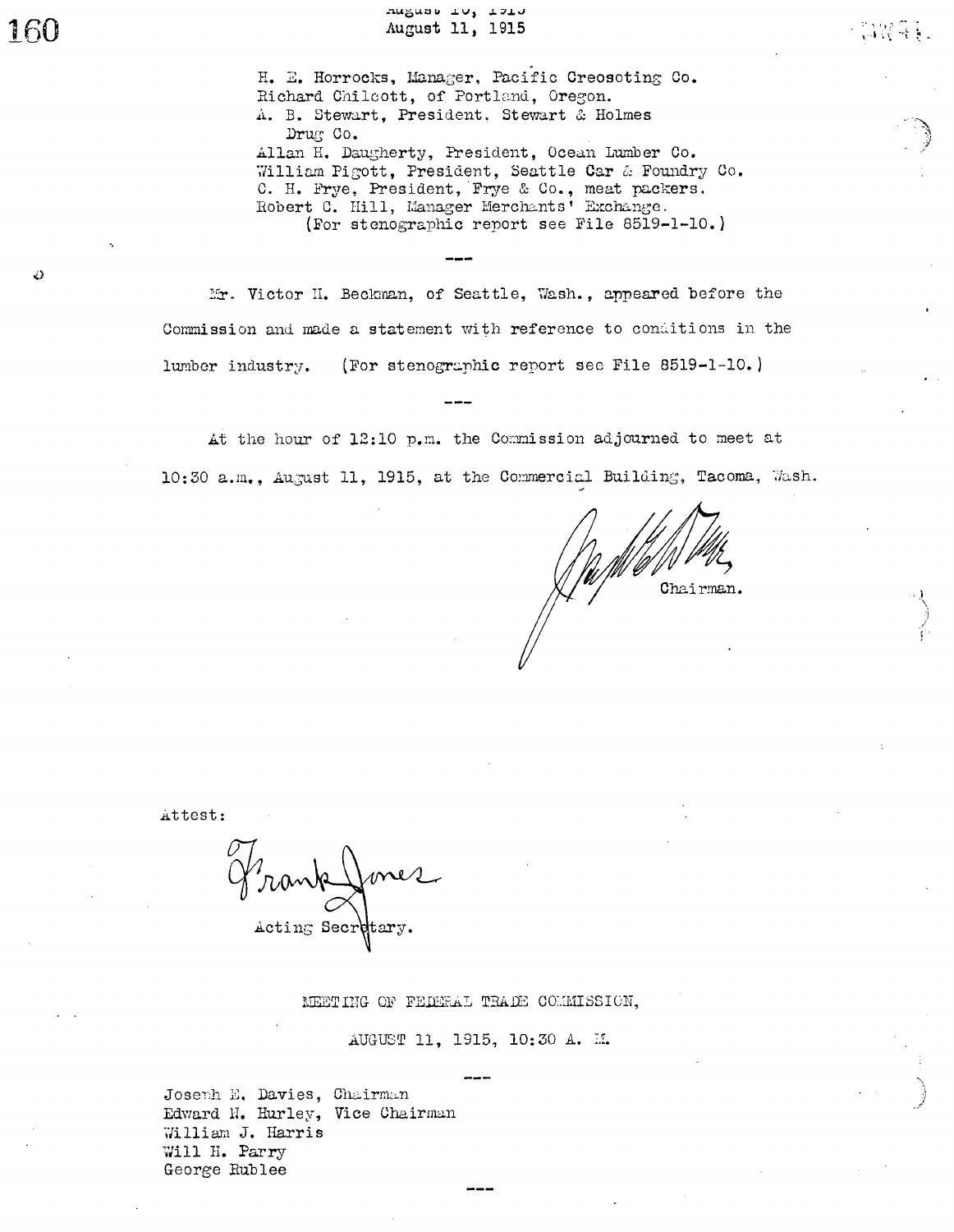ويحديك وسط يعملهم

161

The Commission met at the Commercial Building, Tacoma. Wash., and resumed its hearings with reference to conditions in the lumber The following gentlemen appeared before the Commission industry. and presented their views:

> J. H. Bloedel, President, West Coast Lumber Manufacturers' Association. Edwin G. Ames, Lanager, Puget Hill Co. M. Kirk. (presenting statement of Er. J. T. Gregory, officer in various lumber companies). H. D. Langille, Manager. Pacific coast office, James D. Lacey & Co. (For stenographic report see File 8519-2-3.)

At 1:20 p.m. a recess was taken until 2:15 p.m.

The Commission reassembled at 2:15 p.m.

Joseph E. Davies, Chairman Edward M. Hurley, Vice Chairman William J. Harris Will H. Parry George Rublee

 $JPW:$ 

The Commission resumed its hearings with reference to conditions in the lumber industry. Mr. H. D. Langille concluded his statement, after which Lr. W. B. Greeley, Assistant Forester, Department of Agriculture, mude a statement as to the investigation of the Forest Service and the attitude of the Service with reference to the disposal of federal timber. The following gentlemen also appeared before the Commission and presented their views:

- T. Babcock, Secretary, West Coast Lumber Manufacturers' Association
- J. G. Dickson, Manager, Pacific States Lumber Co. and Mineral Lake Lumber Co.
- E. B. Hazen, Manager, Bridal Veil Lumber Co.
- D. E. Skinner, President, Port Blakely Mill Co., Port Blakely, Wash.
- E. G. Griggs, President, St. Paul & Tacoma Lumber Co.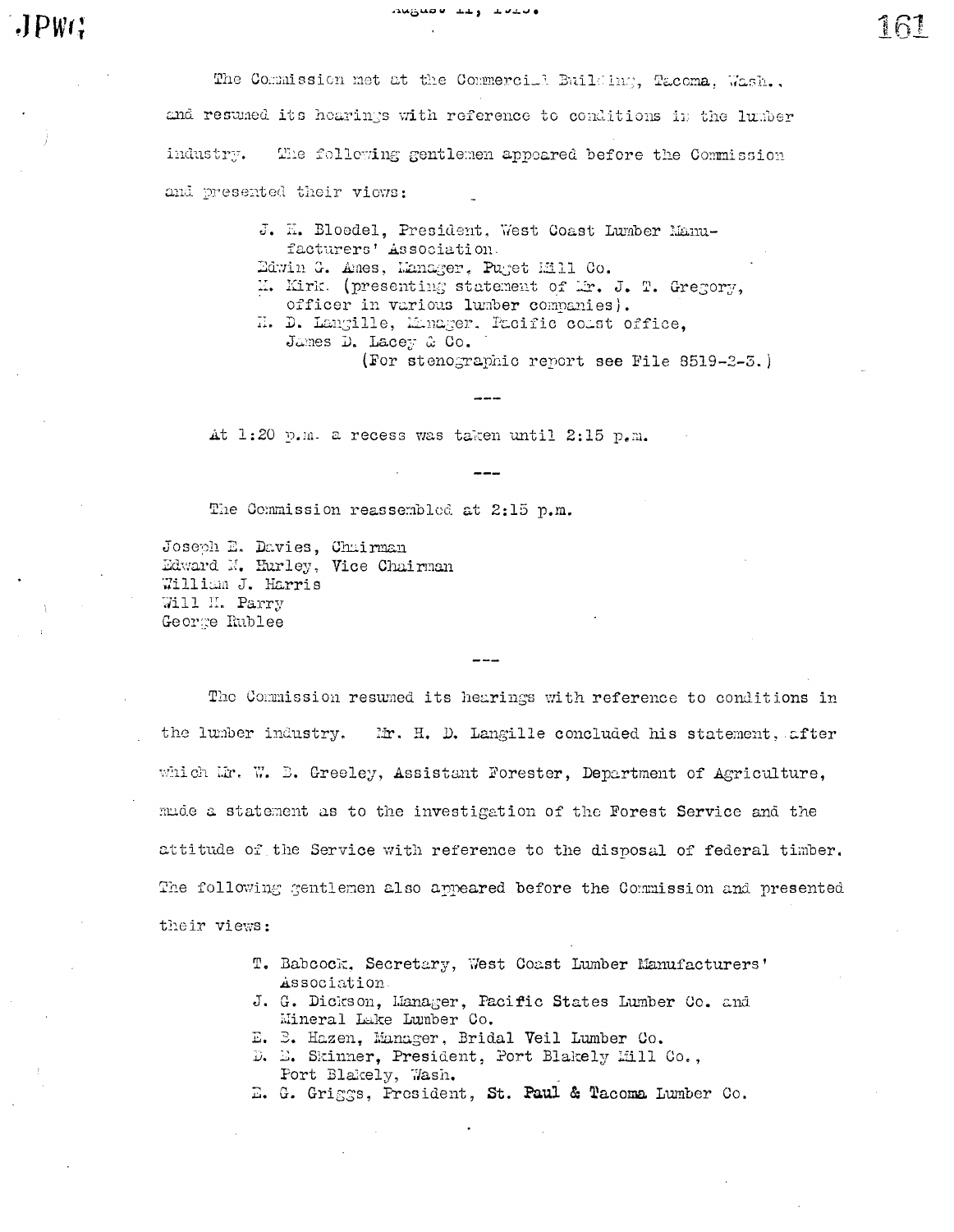Neil Jamison, President, Jamison Shingle Co. F. A. Hofheins, Transfer Lumber & Shingle Co., Horth Tonawanda, H. Y. John McMaster. Owner, John McMaster Shingle Co. J. G. Brown, President, International Timber Workers' Union.

(For stenographic report see File 8519-2-3.)

2. 最高的

Mr. Richard Mansfield White, mining geologist, Seattle, Wash., appeared before the Commission and made a statement with reference to the Seamen's Bill.

At the hour of 6:55 p.m. the Commission adjourned to meet at 9:30 a.m., August 13, 1915, at the Chamber of Commerce, Portland. Oreg.

Chairman.

Attest:

Mrankformer

August 12, 1915. No meeting held.

MEETING OF FEDERAL TRADE COMMISSION.

AUGUST 13, 1915, 9:30 A. M.

162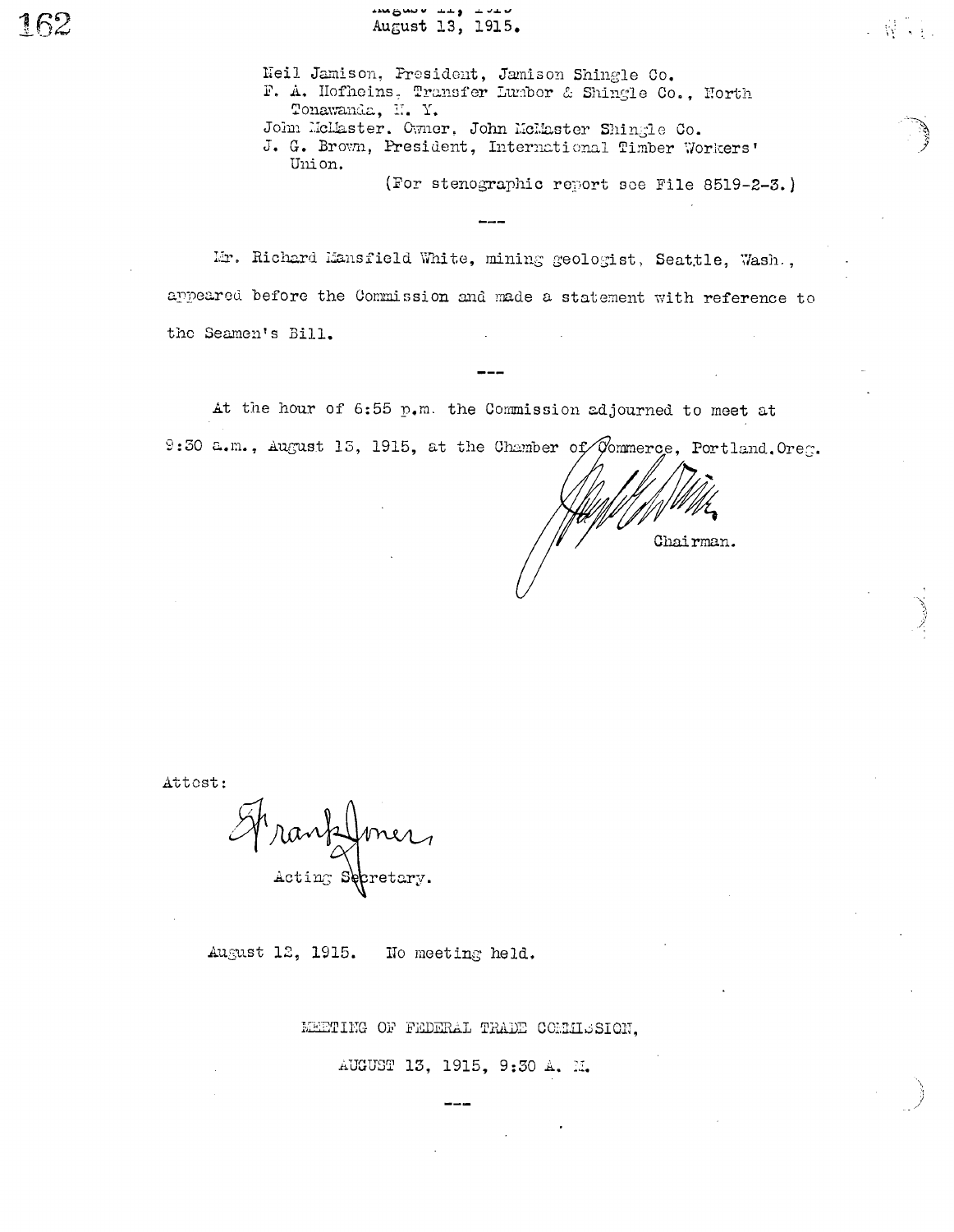# $JPWG$

Joseph E. Davies, Chairman Edward N. Hurley. Vice Chairman William J. Harris Will H. Parry George Rublee

The Commission met at the Chamber of Commerce, Portland, Oreg., and resumed its hearings with reference to foreign trade extension. The following gentlemen appeared before the Commission and presented their views:

- C. C. Colt, of Union Meat Co.
- A. L. Mills, President, First Hational Bank. Portland, Oreg.
- Edward Cookingham, of Ladd & Tilton Bank, Portland, Oreg.
- M. H. Houser, Grain Exporter.
- W. D. Wheelwright, President, Pacific Export Lumber Co.
- O. M. Clarke, President, Clarke-Wilson Lumber Co.
- E. W. Wright, General Manager, Port of Portland,

(For stenographic report see File 8519-1-12.)

Mr. C. A. Malboeuf, Manager, Western Fruit Distributors' Association, appeared before the Commission and discussed conditions in the fruit industry. (For stenographic report see File 8519-1-12.)

The hearings on foreign trade were resumed, the following gentlemen appearing:

> A. Rupert, President, Rupert Co. C. A. Bell.

(For stenographic report see File 8519-1-12.)

At the hour of 1:00 p.m. the Commission adjourned to meet at 10 o'clock a.m., August 17, 1915, at the Merchants' Exchange, San Francisco, Cal.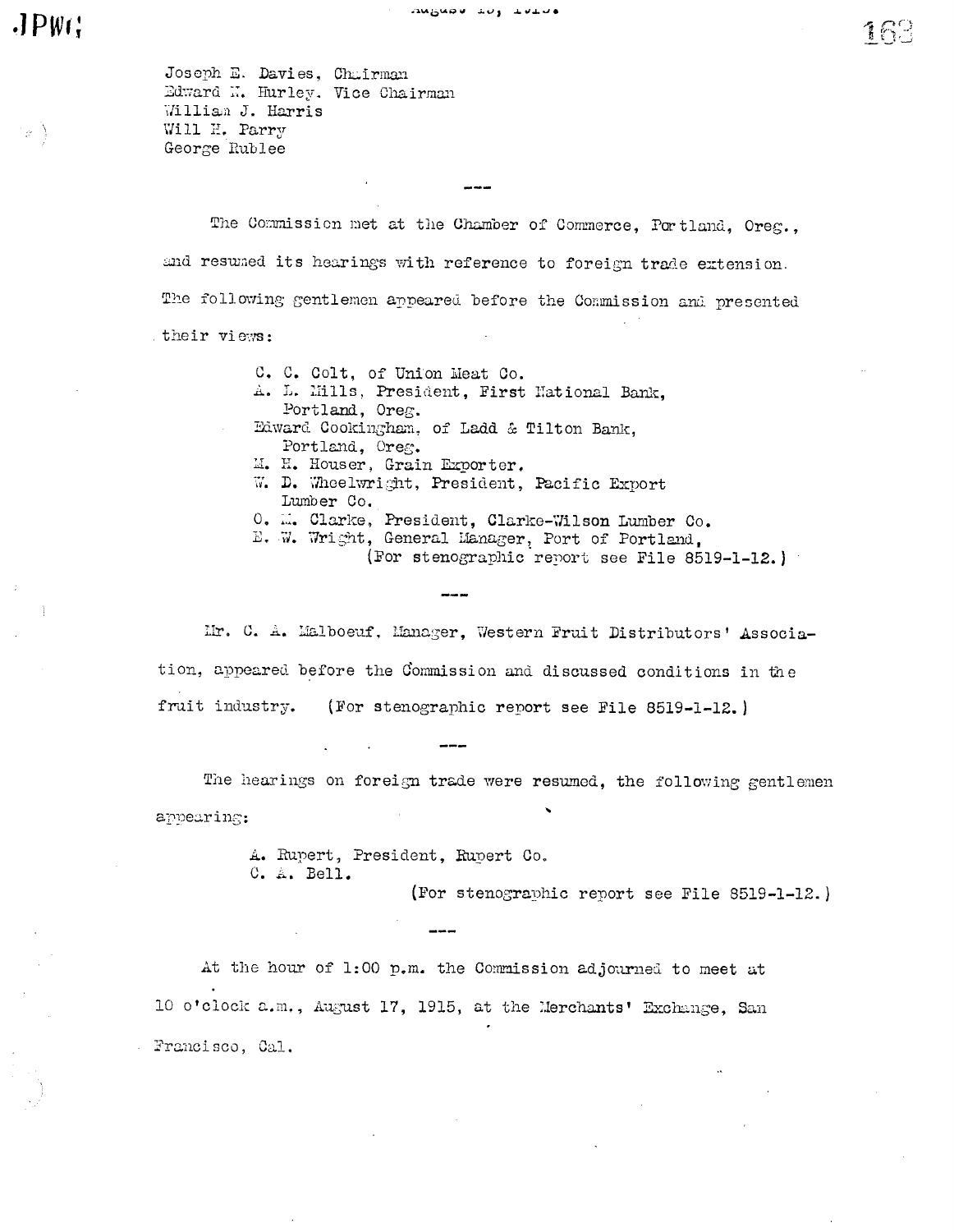Chairman

그림 일

Attest:

August 14, 1915. No meeting held.

August 15, 1915. Sunday.

August 16, 1915. No meeting held.

MEETING OF FEDERAL TRADE COMMISSION.

AUGUST 17, 1915, 10:00 A. M.

Joseph E. Davies, Chairman Edward N. Hurley, Vice Chairman William J. Harris Will H. Parry George Rublee

The Commission met at the Merchants' Exchange, San Francisco, Cal., and resumed its hearings with reference to conditions in the lumber industry, Mr. W. B. Greeley, Assistant Forester, Department of Agriculture, being also present. Mr. L. C. Boyle, of Kansas The following City, Mo., appeared as attorney for the lumbermen. gentlemen appeared before the Commission and presented their views:

> E. A. Selfridge, Jr., President, Northwestern Redwood Co., Willits, Cal.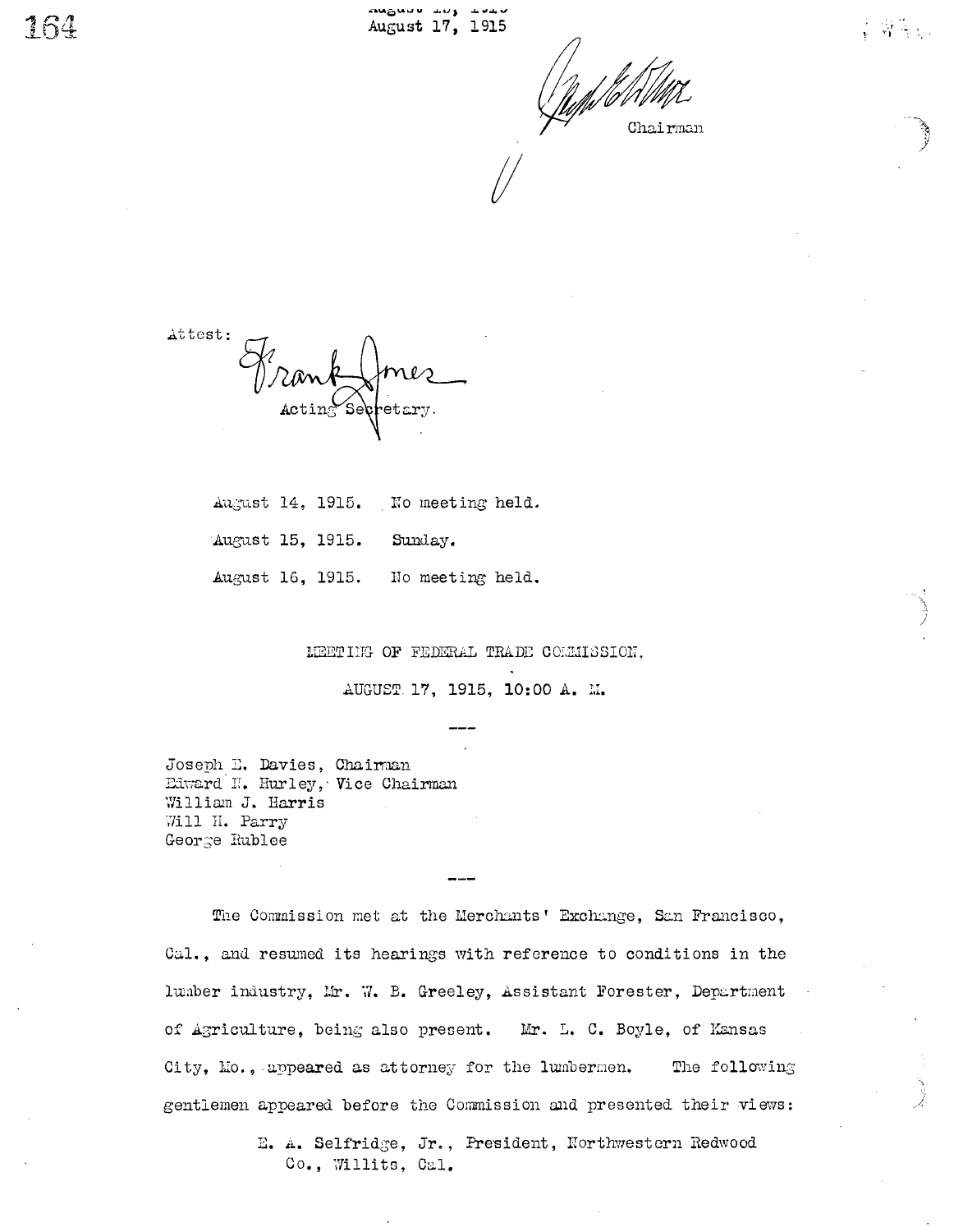$JPWG$ 

August 17, 1915<br>August 18, 1915

- C. R. Johnson, President, Union Lumber Co., San Francisco, Cal.
- G. X. Wendling, President, Weed Lumber Co.; President. California Pine Box & Lumber Co.

(For stenographic report see File 8519-2-4,)

At the hour of 12:10 p.m. the Commission adjourned to meet at 10 o'clock a.m., August 18, 1915, at the Merchants' Exchange, San Francisco, Cal.

Chairmin

Attest:

Acting Secretary.

MEETING OF FEDERAL TRADE COMMISSION. AUGUST 18, 1915, 10:00 A. M.

Joseph E. Davies, Chairman Edward N. Hurley, Vice Chairman William J. Harris Will H. Parry George Rublee

The Commission met at the Merchants' Exchange, San Francisco, Cal., and resumed its hearings with reference to foreign trade extension. The following gentlemen appeared before the Commission and presented their views: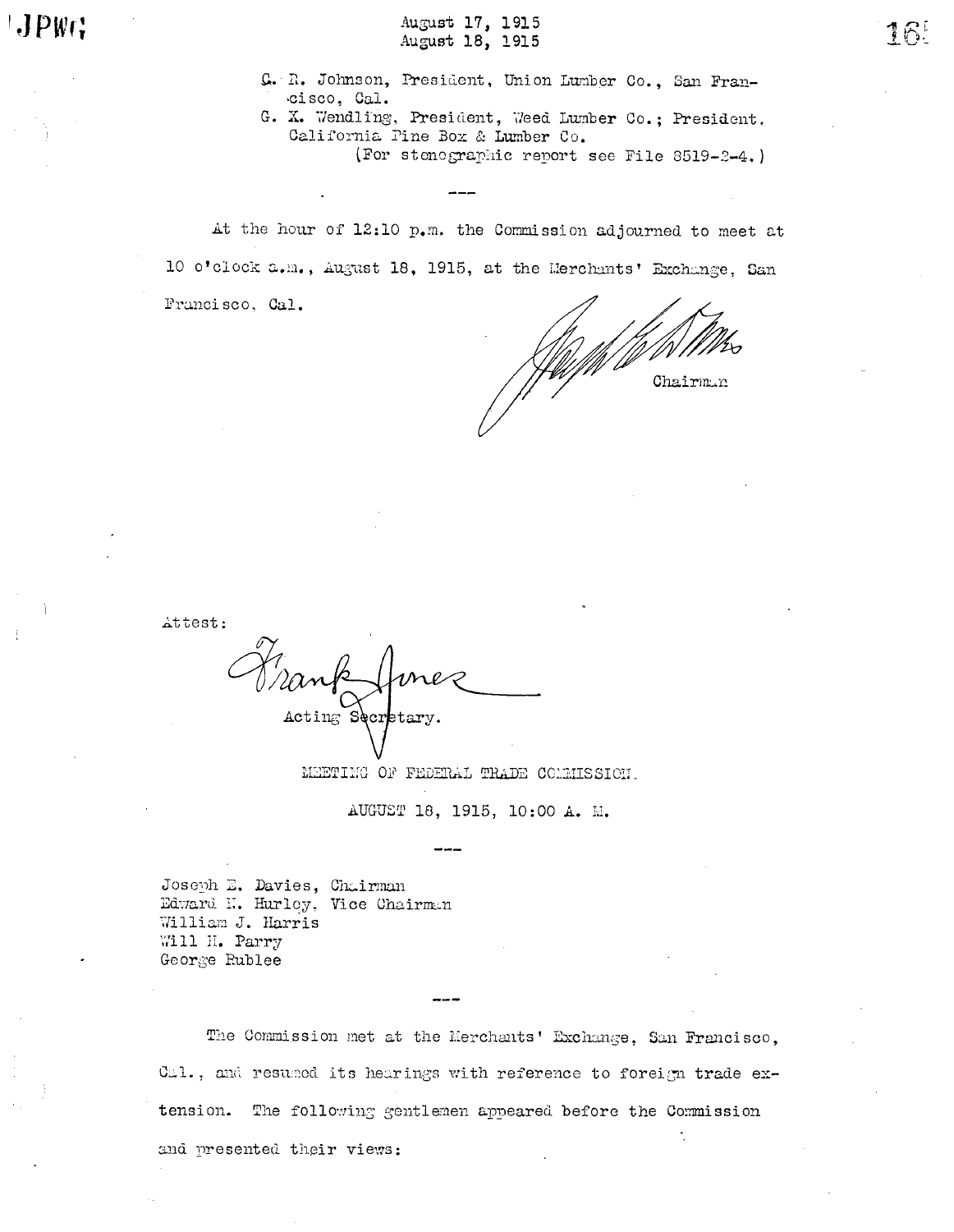unguan to? Tath August 19, 1915

Robert N. Lynch, Vice President, San Francisco Chamber of Commerce. Capt. Robert Dollar, President, The Robert Dollar Co. Percy C. Denroche, President, S. L. Jones & Co. John H. Resseter, Manager, W. R. Grace & Co. Isadore Jacobs, President, California Canneries Co. (For stenographic report see File 8519-1-11.)

At 12:20 p.m. the Commission adjourned to meet at 10 o'clock

a. m., August 19, 1915, at the Merchants' Exchange, San Francisco, Cal.

Chairman.

 $\mathcal{F}(\mathcal{A},\mathcal{A})$ 

*ittest:* 

 $\text{Actin}(\text{S\`e} \& \text{etary}.$ 

MEETING OF FEDERAL TRADE COLLIDSION.

AUGUST 19, 1915, 10:00 A. E.

Joseph E. Davies, Chairman Edward N. Hurley, Vice Chairman William J. Harris Will H. Parry Goorge Rublee

The Commission met at the Merchants' Exchange, San Francisco, Cal., and resumed its hearings with reference to foreign trade ex-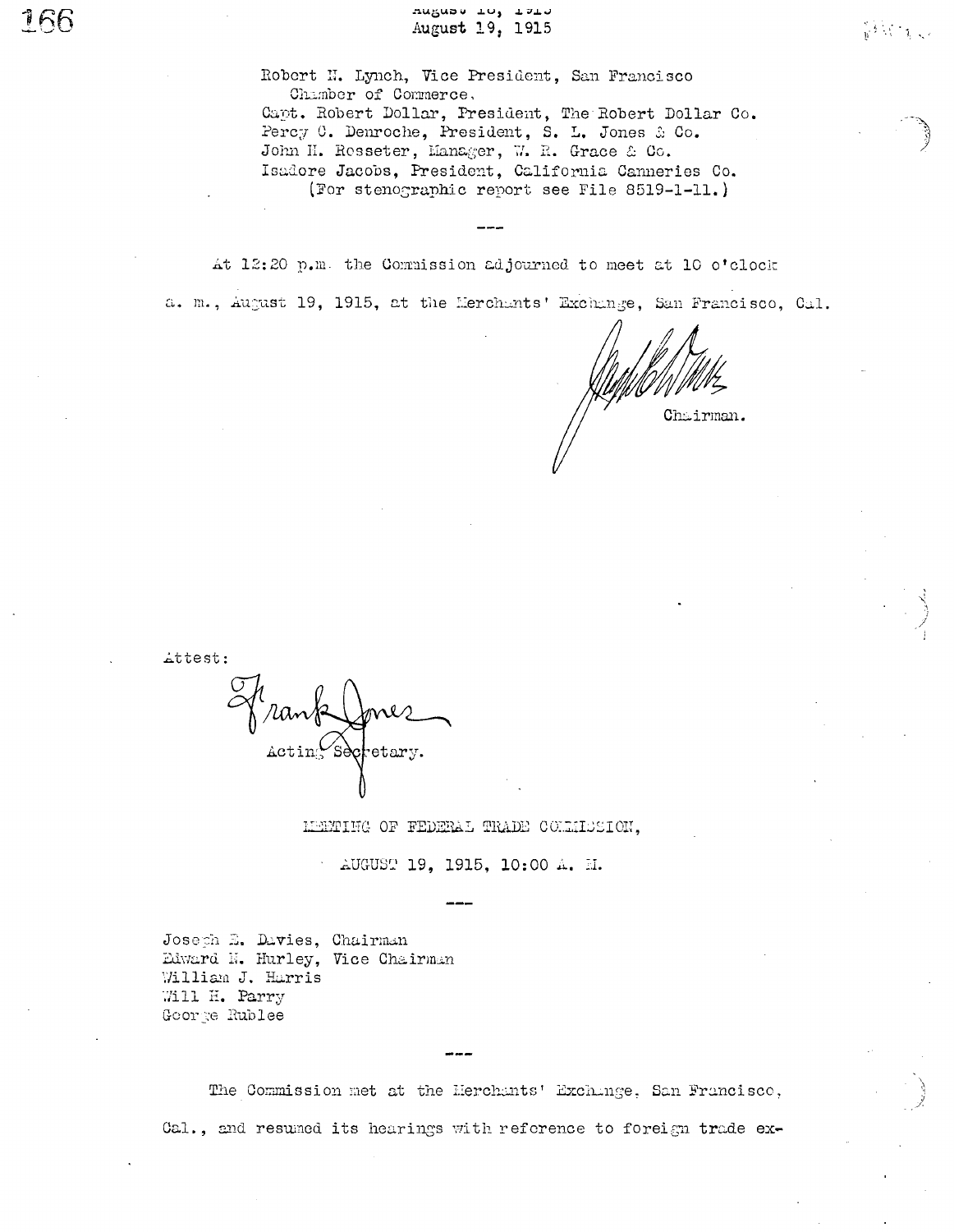The following gentlemen appeared before the Commission tension.

and presented their views:

F. A. Somers, President, Somers & Co.

- C. K. McIntosh, Vice President, California Mational Bank.
- Fred L. Lipman, Vice President, Wells-Farge Hevada National Bank.
- D. J. Guggenhime, President, Guggenhime & Co., (Fruit Packers)
- E. C. Horst, President, E. Clemens Horst Co.
- C. H. Bentley, Sales Manager, California Fruit Canners' Association.
- Albert E. Castle, of Castle Bros.
	- (For stonographic report see File 8519-1-11.)

Mr. Andrew Furuscth, President, California Seamen's Union, appoured before the Commission and discussed the Seamen's Act. (For stenographic report see File 8519-1-11.)

At the hour of 12:10 p.m. the Commission adjourned to meet at 10 c'eleck a.m., August 23, 1915, at the Chamber of Commerce, Los Angeles, Gal.

Chairman.

Attest:

 $\text{Actin}$  Sec $\text{Metary.}$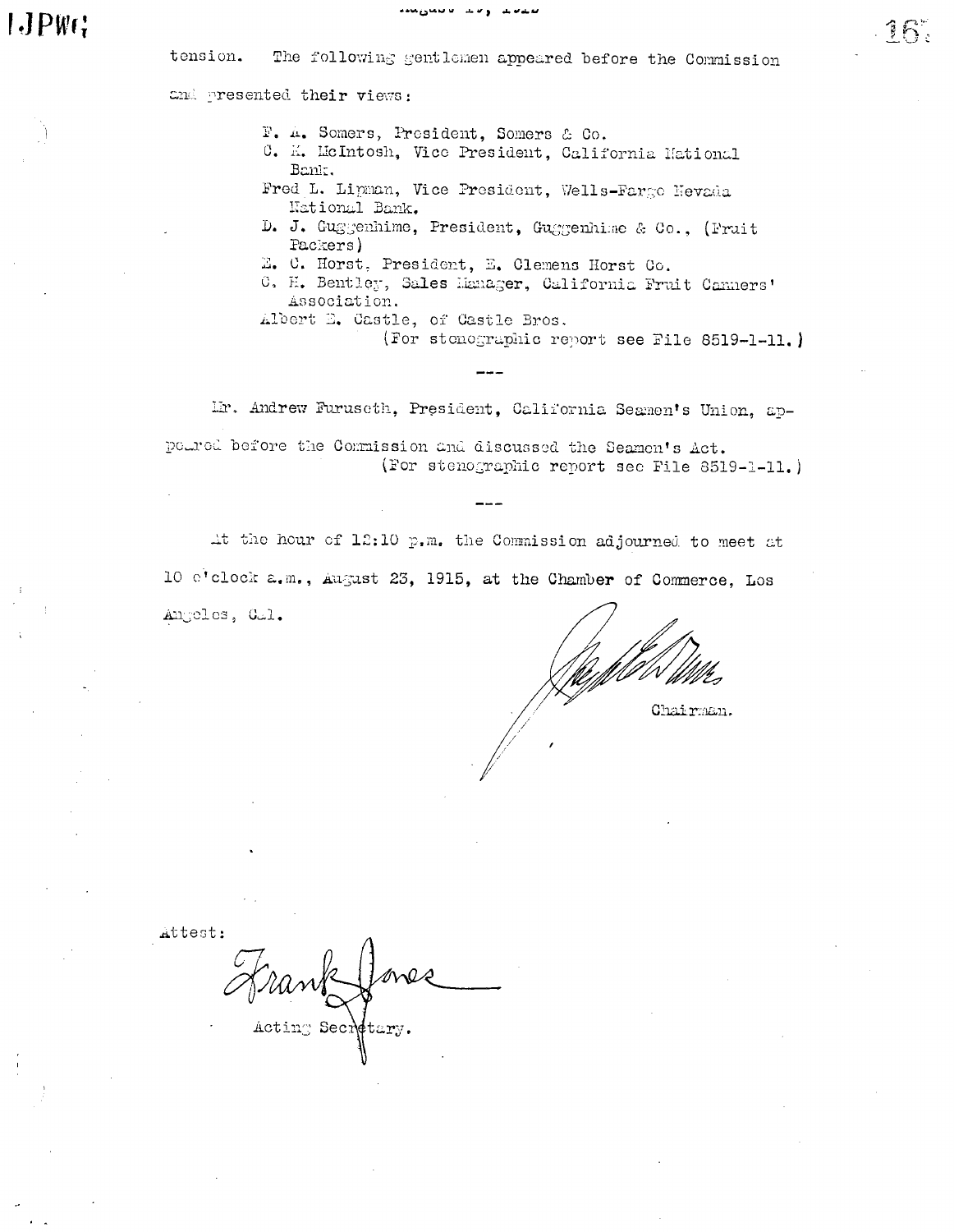August 20, 1915. No meeting held. August 21, 1915. No meeting held August 22, 1915. Sunday.

MEETING OF FEDERAL TRADE COUNTSSION.

AUGUST 23, 1915, 10:00 A. M.

Diward N. Hurley, Acting Chairman William J. Harris Will H. Parry George Rublee

The Commission met at the rooms of the Chamber of Commerce, Los Angeles, Cal., and resumed its hearings on the subject of foreign trade extension. The following gentlemen appeared before the Commission and presented their views:

> Robert N. Bulla, President, Los Angeles Chamber of Commerce.

> Stoddard Jess, President, First National Bank, Los Angeles, Cal.

Watt L. Moreland, General Manager, Moreland Truck Co. Mose Hamburger, President, A. Hamburger & Sons,

department store.

George W. Litchenberger, Secretary, Los Angeles Saddlery & Finding Co.

Louis M. Cole, of Simon Levi Co., wholesale produce dealers and canners.

D. P. N. Little, President, Union Iron Works.

Henry W. Louis, Secretary and Treasurer, Brownstein-Louis Co., manufacturers of men's clothing.

L. D. Sale, President, Western Wholesale Drug Co.

Willis H. Booth, Vice President, Security Trust and Savings Bank, and General Manager Hot Point Electric Heater Co.

F. F. Stetson, fruit canner and can manufacturer.

G. Harold Powell, citrus fruits.

(For stenographic report see File 8519-1-8.)

At 12:50 p.m. the Commission adjourned to meet at 4:00 p.m., August 24, 1915, at the Chamber of Commerce, San Diego, Cal.

{RI41}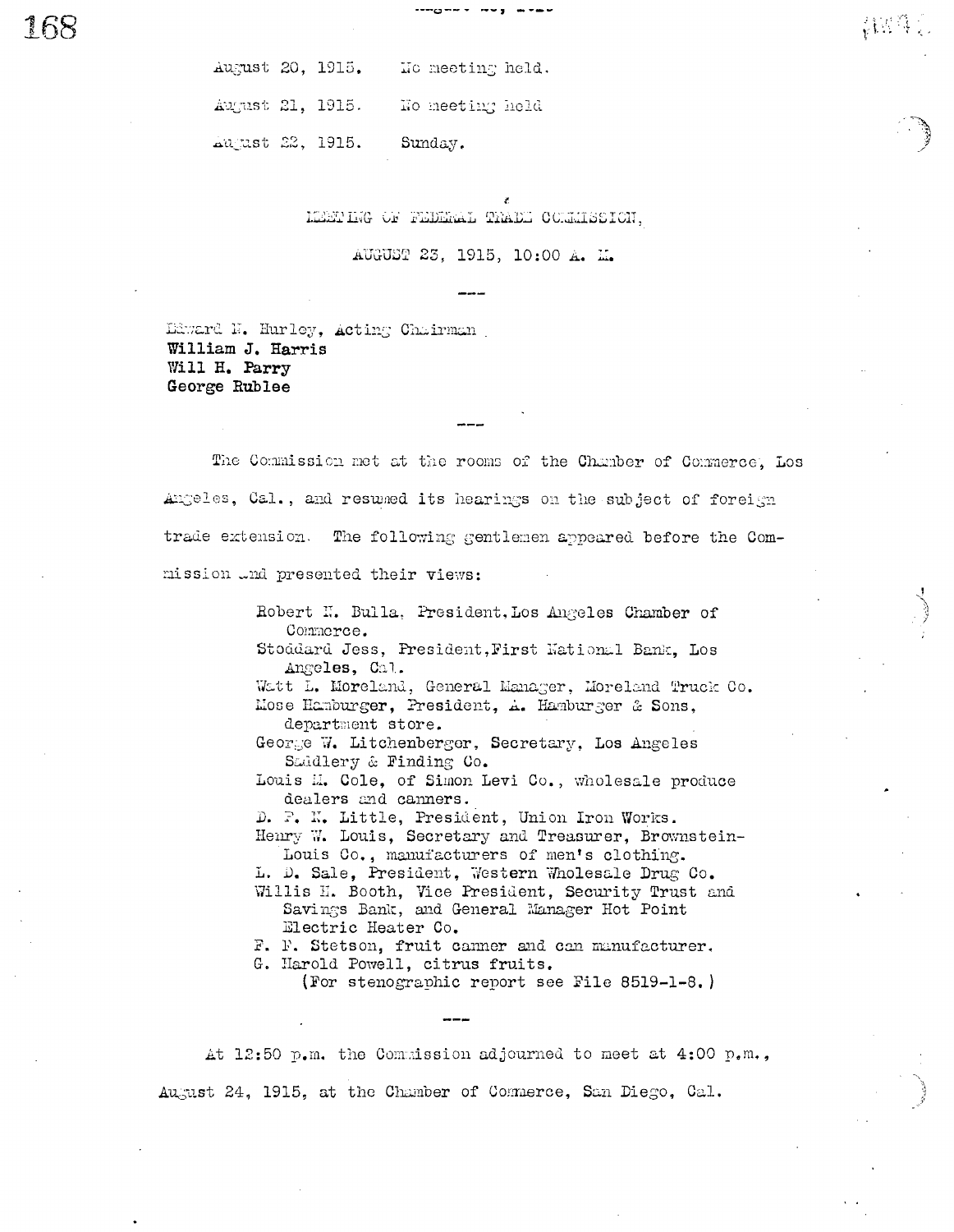1.1PWC

August 23, 1915 August 24, 1915

Edward Adr Acting Chairman

Attest:

etary.

METTING OF FEDERAL TRADE COMMISSION.

AUGUST 24, 1915, 4:00 P. M.

Joseph E. Davies, Chairman Edward M. Hurley, Vice Chairman William J. Harris Will H. Parry George Rublee

The Commission met at the rooms of the Chamber of Commerce, San Diego, Cal., and resumed its hearings on the subject of foreign trade extension. The following gentlemen appeared before the Commission and presented their views:

> Carl H. Heilbron, President, Chamber of Commerce of San Diego County. II. Klauber, wholesale grocer. Leonard A. Ellis, manufacturer of gas engines. (For stenographic report see File 8519-1-9.)

Hon. William Kettner, Representative in Congress from the Eleventh District of California, appeared before the Commission and discussed conditions in the lemon industry.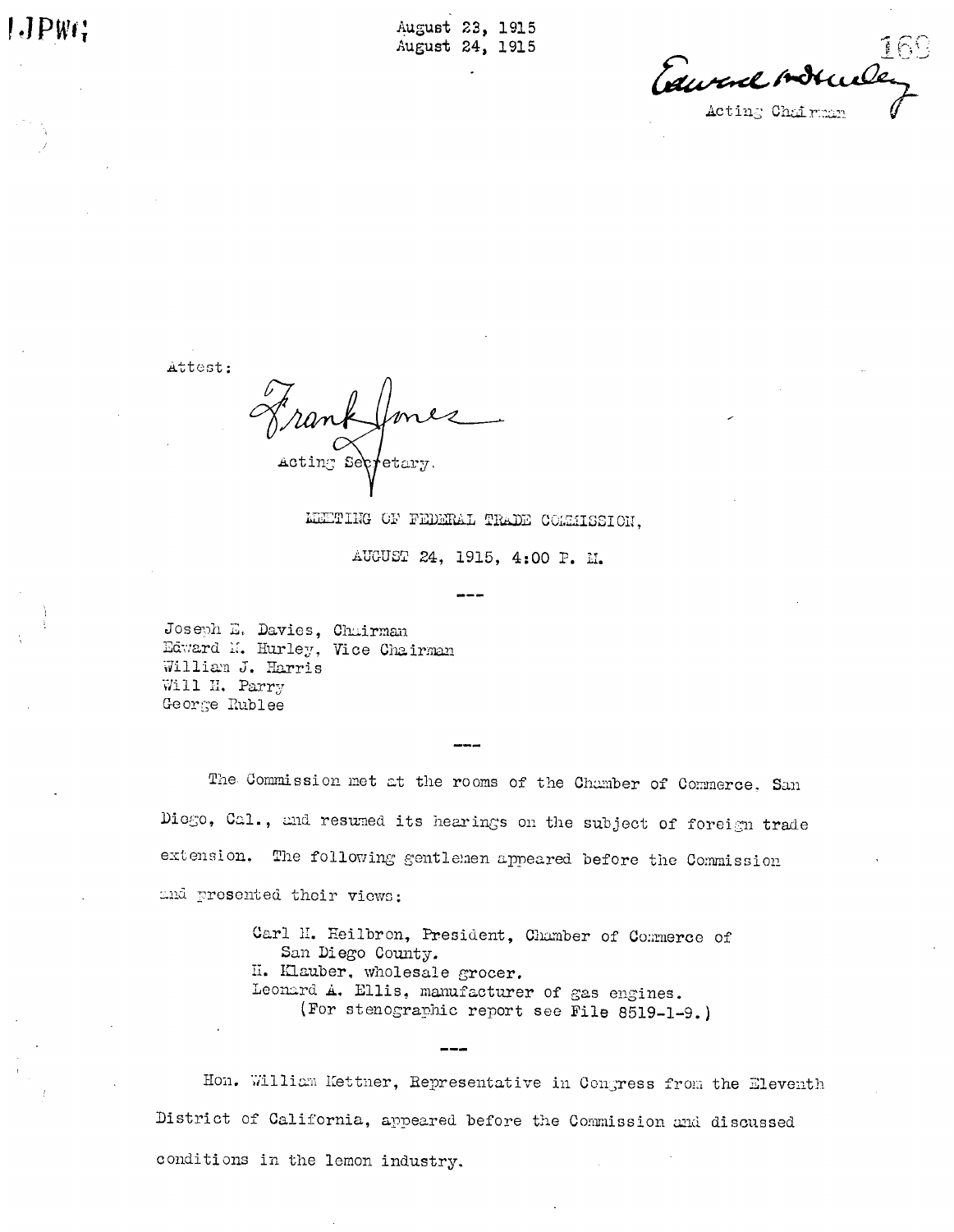$\frac{1}{2} \sum_{i=1}^n \frac{1}{2} \sum_{j=1}^n \frac{1}{2} \sum_{j=1}^n \frac{1}{2} \sum_{j=1}^n \frac{1}{2} \sum_{j=1}^n \frac{1}{2} \sum_{j=1}^n \frac{1}{2} \sum_{j=1}^n \frac{1}{2} \sum_{j=1}^n \frac{1}{2} \sum_{j=1}^n \frac{1}{2} \sum_{j=1}^n \frac{1}{2} \sum_{j=1}^n \frac{1}{2} \sum_{j=1}^n \frac{1}{2} \sum_{j=1}^n \frac{1}{2} \sum_{j=$ 

Mr. A. C. Cohn, a lemon grower of San Diego, also spoke on the subject. (For stenographic report see File 8519-1-9.)

Lr. H. D. Wheeler, Secretary, Manufacturers' Association, San Diego, Cal., spoke briefly on the tuna fishing and packing industry. (For stenographic report see File 8519-1-9.)

 $\frac{1}{2}$ 

Mr. C. W. Jackson, Manager, W. K. Fuller & Co., San Diego, Cal., made a statement with reference to the lemon industry. (For stenographic report see File 8519-1-9.)

Mr. William Irwin, Manager, Irwin & Co., Los Angeles, Cal., appeared before the Commission and requested information as to the Commission's attitude toward local combinations. He was informed that the Commission's jurisdiction extended only to interstate com-(For stenographic report see File 8519-1-9.) merce.

At the hour of 5:30 p.m. the Commission, adjourned.

Chairman.

Attes  $\texttt{Acting}\xspace\texttt{S}$ edretary

170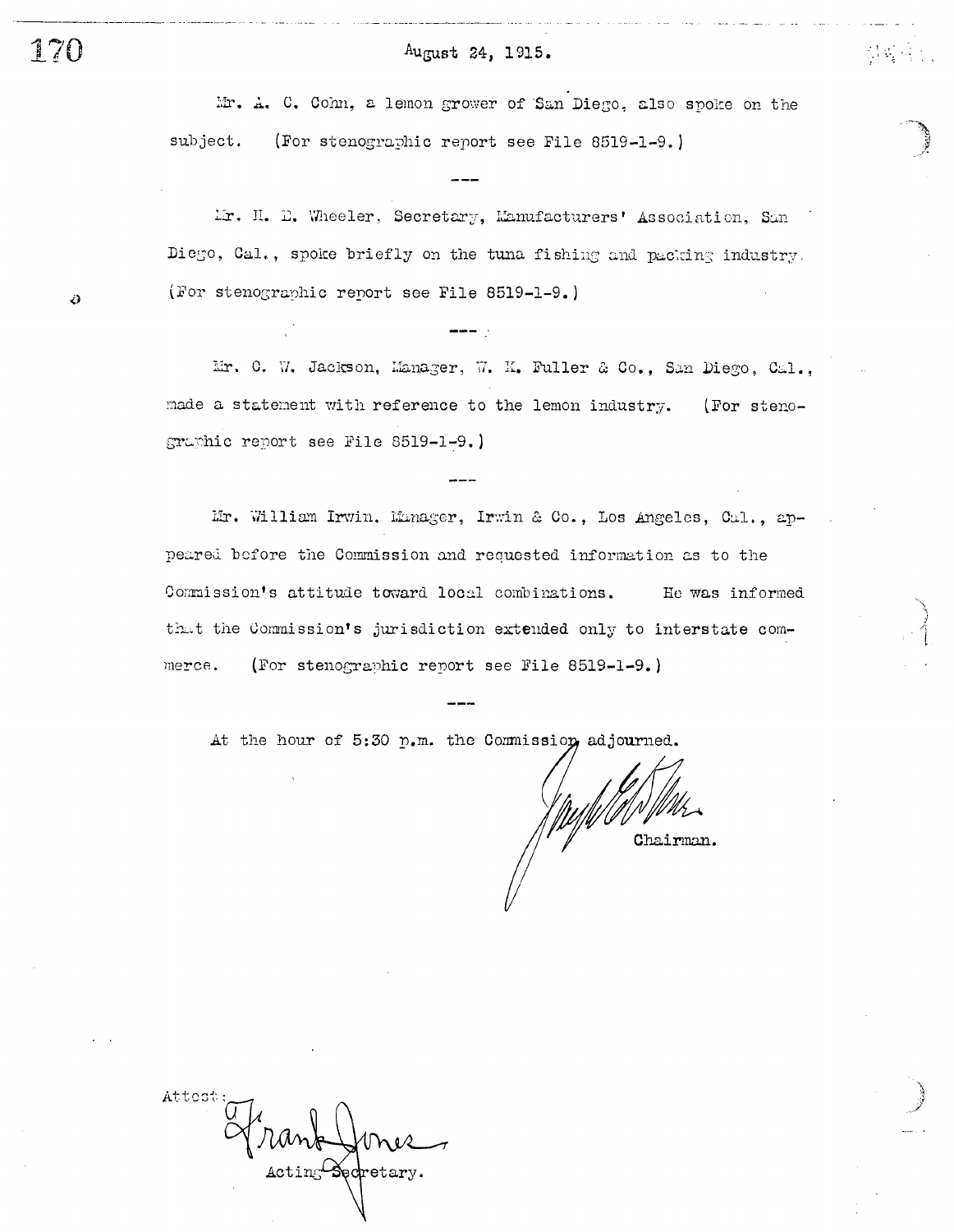# 1.JPWG

 $\left(\begin{array}{c} 1 & 0 \\ 0 & 1 \end{array}\right) = 1.$ 

**A** 

 $\frac{1}{3}$ 

 $\begin{pmatrix} 1 & 0 \\ 1 & 0 \\ 0 & 0 \end{pmatrix}$ 

 $\hat{\mathbf{v}}$ 

 $\sim$ 

 $\sim$ 

| August 25, 1915. No meeting held.    |
|--------------------------------------|
| August 26, 1915. No meeting held.    |
| August 27, 1915. No meeting held.    |
| August 28, 1915. No meeting held.    |
| August 29, 1915. Sunday.             |
| August 30, 1915. No meeting held.    |
| August 31, 1915. No meeting held.    |
| September 1, 1915. No meeting held.  |
| September 2, 1915. No meeting held.  |
| September 3, 1915. No meeting held.  |
| Soptember 4, 1915. No meeting held.  |
| September 5, 1915. Sunday.           |
| September 6, 1915. No meeting held.  |
| September 7, 1915. No meeting held.  |
| September 8, 1915. No meeting held.  |
| September 9, 1915. No meeting held.  |
| September 10, 1915. No meeting held. |
| September 11, 1915. No meeting held. |
| September 12, 1915. Sunday.          |
| September 13, 1915. No meeting held. |
| September 14, 1915. No meeting held. |
| September 15, 1915. No meeting held. |
| September 16, 1915. No meeting held. |
| September 17, 1915. No meeting held. |
| September 18, 1915. No meeting held. |
| September 19, 1915. Sunday.          |
| September 20, 1915. No meeting held. |
| September 21, 1915. No meeting held. |
| September 22, 1915. No meeting held. |
| September 23, 1915. No meeting held. |

 $\cdot$ 

171

 $\sim$   $\sim$ 

 $\ddot{\phantom{0}}$ 

 $\sim 10^{11}$  km  $^{-1}$ 

 $\mathbb{Z}^2$ 

 $\mathcal{L}^{\mathcal{A}}$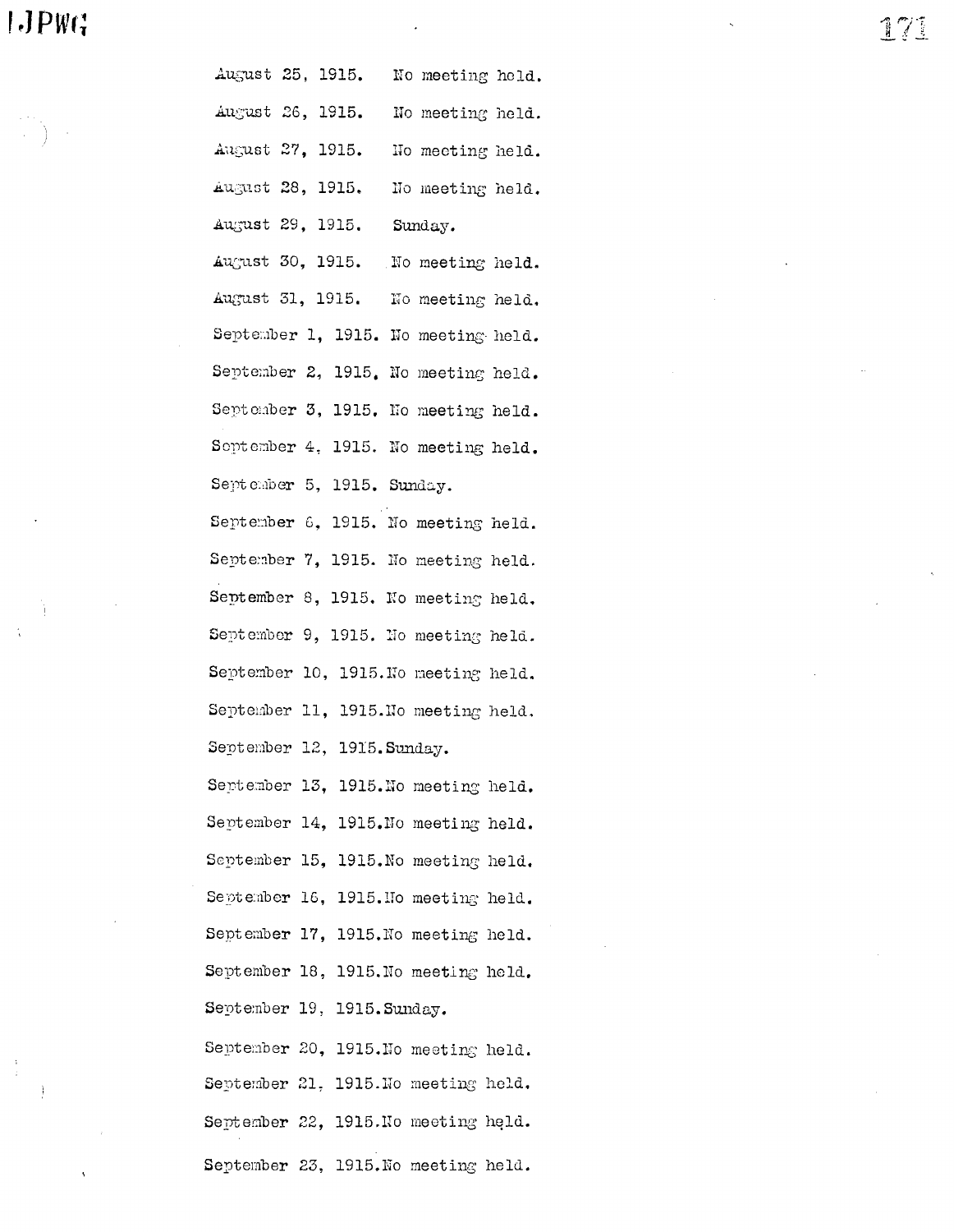172

October 4, 1915.

(第254页)

September 24, 1915. No meeting held.

September 25, 1915. No meeting held.

September 26, 1915. Sunday.

September 27, 1915. No mecting held.

September 28, 1915. No meeting held.

September 29, 1915. No meeting held.

September 30, 1915. No meeting held.

October 1, 1915. No meeting held.

No meeting held. October 2, 1915.

October 3, 1915. Sunday.

MENTING OF FEDERAL TRADE COMMISSION.

OCTOBER 4, 1915, 10:30 A. M.

Joseph E. Davies, Chairman Edward N. Hurley, Vice Chairman William J. Harris Will H. Parry George Rublee

Preparation of the Annual Report for the fiscal year ended June 30, 1915. was referred to the Chairman.

The following resolution, proposed by Commissioner Harris and seconded by Commissioner Hurley, was unanimously carried:

> "WHEREAS it is alleged that the resale price of gasoline in Atlanta, Ga. is 16 cents per gallon, while in Chicago it is 9  $1/2$  cents; in St. Louis, 9.9 cents; and in Kansas City, 9.8 cents per gallon, and

WHEREAS this allegation suggests gross discrimination in the price of gasoline as between Atlanta and the other points mentioned,

THEREFORE BE IT RESOLVED that an immediate investigation be made as to whether such discrimination does actually exist, and as to the reasons therefor."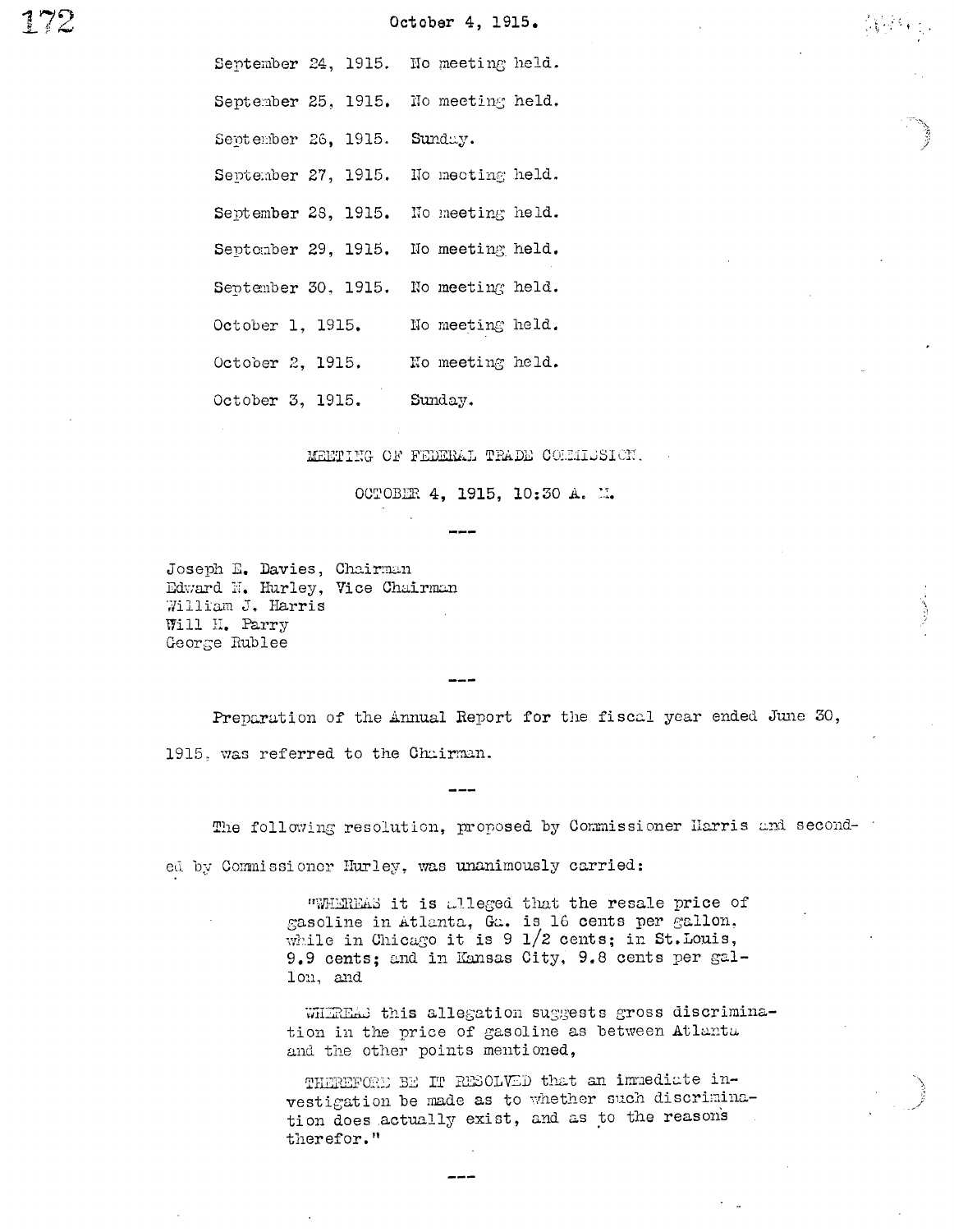An invitation of Senator William E. Chilton to the Commission, to attend the Fifteenth Annual Meeting of the West Virginia State Board of Trade, at Fairmont, W. Va., on October 19-20 (See File 8004-1-1), was referred to Commissioner Harris.

The following reports were referred to the Commissioners named below, for examination and recommendation:

Part V, of Report on Lumber Industry, to Commissioner Parry. Report on Beet Sugar Industry, to Commissioner Rublee. Report on Fertilizer Industry, to Commissioner Harris.

Report on Oil Industry - Mid-Continent Pipe Lines - to Commissioner Hurley.

Letter of United States Civil Service Commission, dated August 20, 1915, regarding civil service status of Carl C. Houghton and William Saulsbury, Special Agents, and the matters of their reappointments and salaries, was referred to a special committee consisting of Commissioners Harris and Rublee.

At 1:00 P. M. a recess was taken until 3:00 P. M.

The Commission reassembled at 3:00 P. M.

Joseph E. Davies, Chairman Edward N. Hurley, Vice Chairman William J. Harris Will H. Parry George Rublee

The entire session was given to a consideration of the annual estimates for the fiscal year ending June 30, 1917, the heads of divisions in the Administrative Department being called into conference.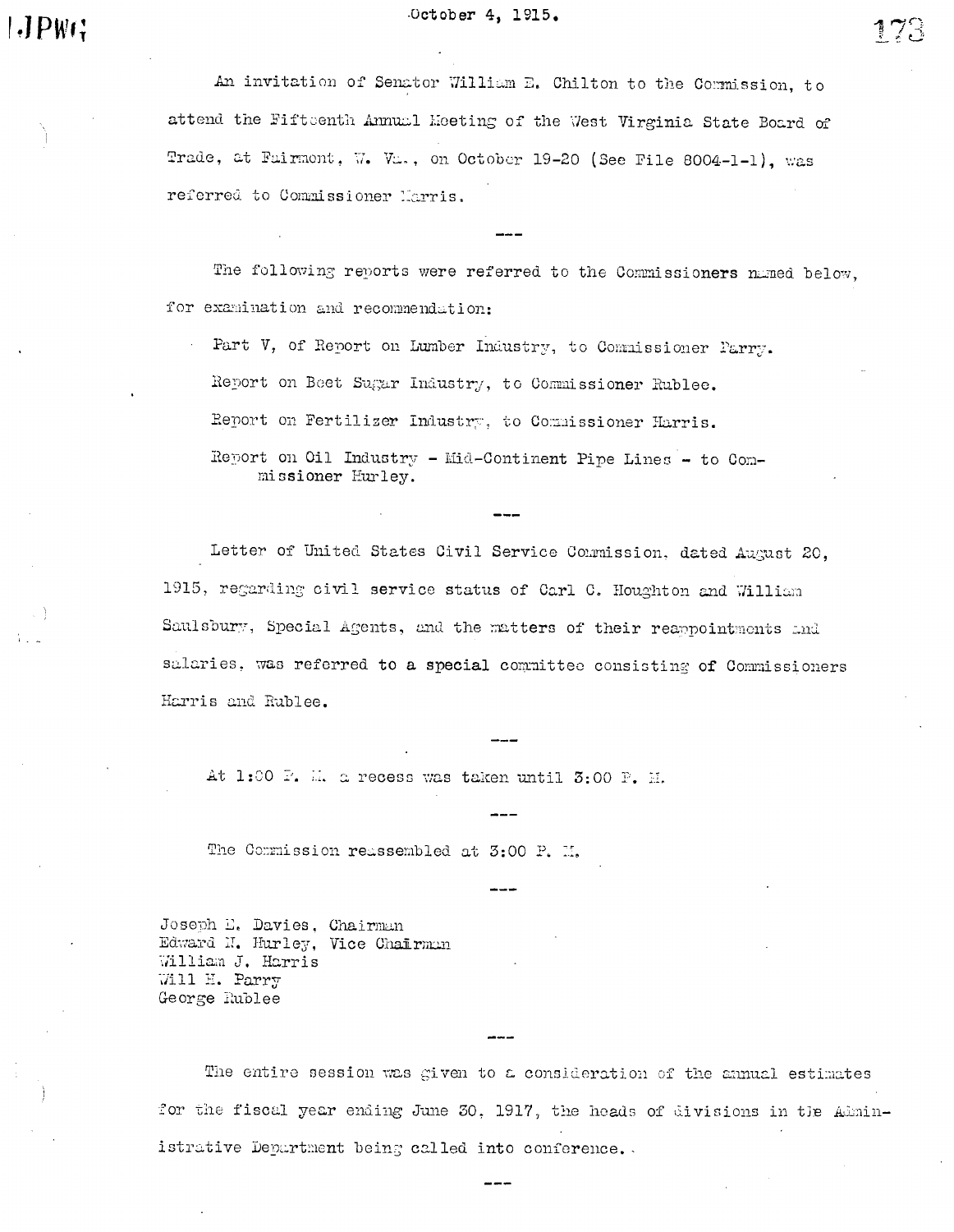At 5:00 P. H. the Commission adjourned to meet at 10:00 A. H.,

October 5, 1915.

Chairman.

 $\sim 10$   $\sigma$ 

Attest:

Actin Secretary.

MEMING OF FEDERAL TRADE COMMISSION,

OCTOBER 5, 1915, 10:30 A. M.

Joseph E. Davies, Chairman Edward H. Hurley, Vice Chairman William J. Harris Will H. Parry George Rublee

Commissioner Parry reported that he had requested the Economic Department to prepare a digest of the lumber hearings, which action was approved.

Mr. John Temple Graves, Jr., was appointed Special Expert at a salary of 1200 per annum, effective upon taking the oath of office and ontering upon duty.

174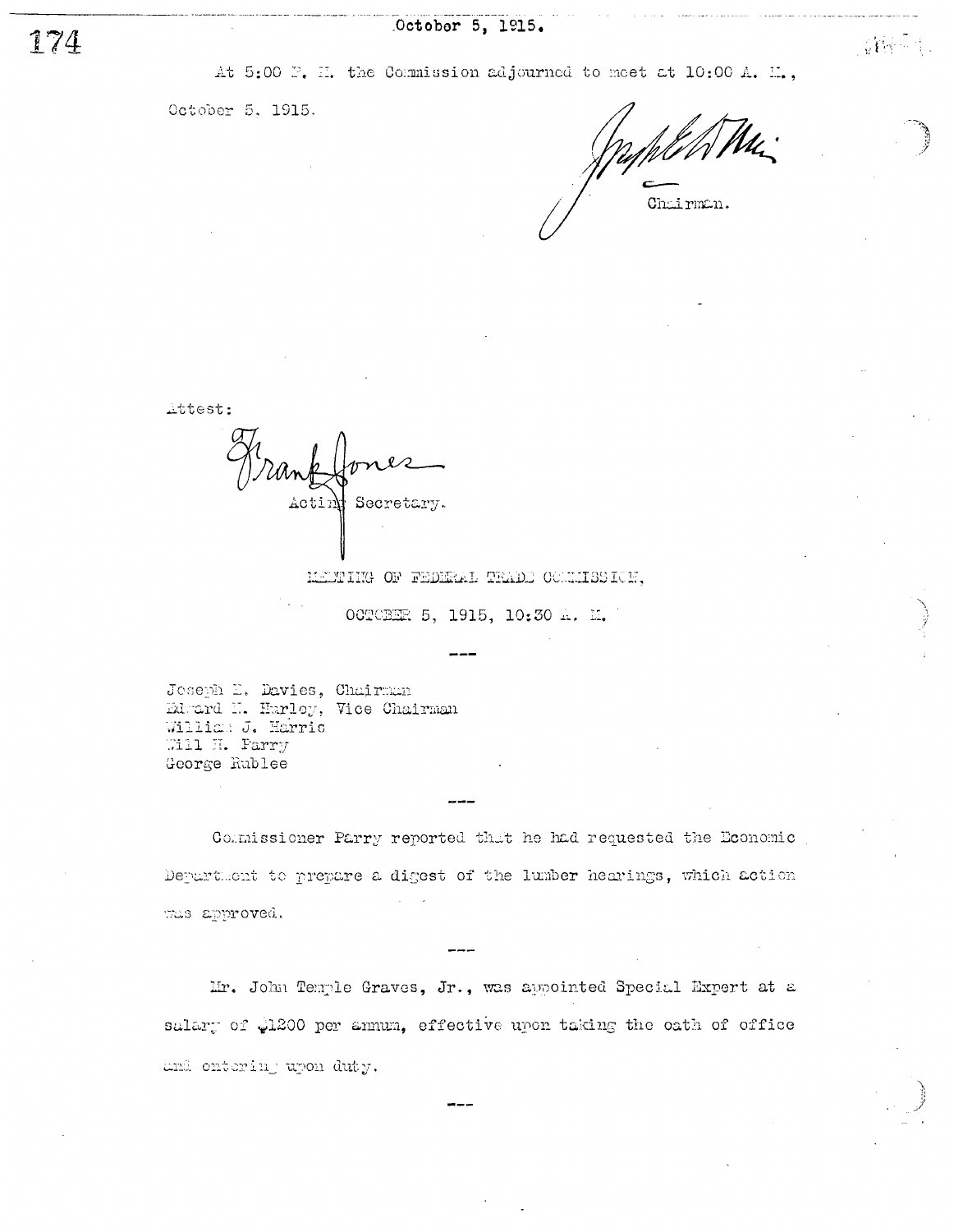## October 6, 1915

Commissioner Parry filed a statement showing the amount and cost of supplies purchased during the menth of Jeptenber, 1915, in the sun of  $$121.25.$  Report approved and ordered filed.

Commissioner Parry reported list of exhibits referred to in forci m trade. lumber, and other hearings, which have not been received. and was authorized to conduct correspondence necessary to obtain the same.

The Commission took under further consideration the annual estimates for the fiscal year ending June 50, 1917.

At 1:00 P. M. the Commission adjourned, to meet at 10:00 A. M., October 6, 1915.

Chairman.

Attest:

Acting Secretary.

LEETTING OF FIDERAL TRADE COMMISSION,

OCTODIR 6, 1915, 10:00 A. M.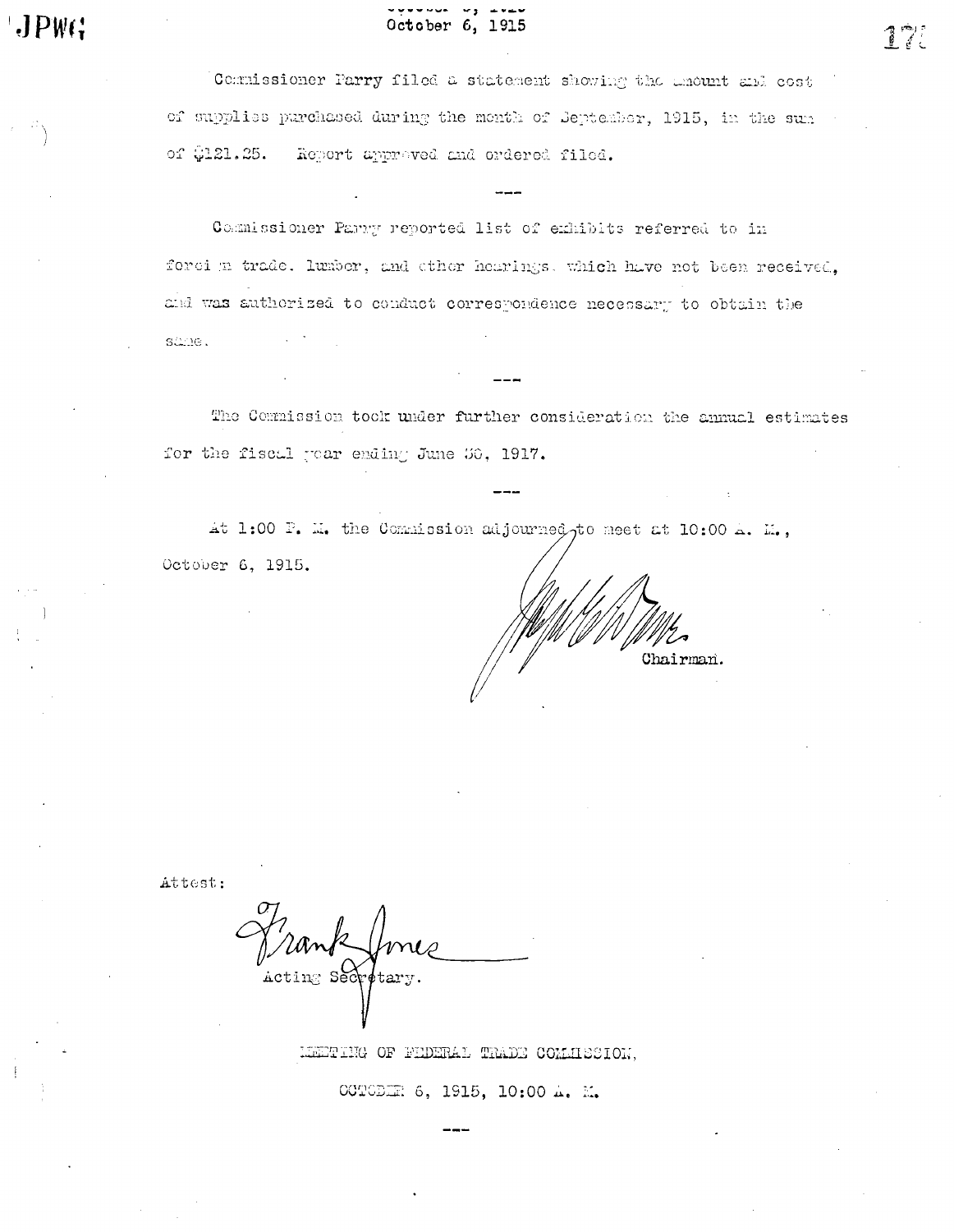$100 - 100$ 

Joseph E. Davies, Chairman Edward H. Hurley, Vice Chairman William J. Harris Will I. Parry George Rublee

The Commission took up the consideration of annual estimates for the fiscal year ending June 30, 1917.

Commissioner Parry reported a memorandum on the proposed Bureau of Economic Research prepared by Mr. E. S. Bradford under date of September 30, 1915 (File No. 8073). Ordered filed.

At 1:00 o'clock p.m. a recess was taken until 2:30 p.m.

The Commission reassembled at 2:30 p.m.

Joseph E. Davies, Chairman Edward M. Hurley, Vice Chairman William J. Harris Will H. Parry George Rublee

The following resolution, introduced by Commissioner Parry and seconded by Commissioner Rublee, was unanimously adopted:

> WHEREAS George Johannes, Disbursing Clerk of the Department of Commerce. has acted as Special Disbursing Agent for the Federal Trade Commission without compensation and without reimbursement for the cost of his official bond as such Special Disbursing Agent for the Commission,

NOW, THEREFORE, BE IT RESCLVED by the Federal Trade Commission as a mark of its appreciation of the efficient service rendered by Mr. Johannes that an engraved commission showing his appointment as Special Disbursing Agent be presented to him under the seal of the Commission.

Commissioner Parry was authorized to confer with the Forest Service and the Bureau of Foreign and Domestic Commerce in re the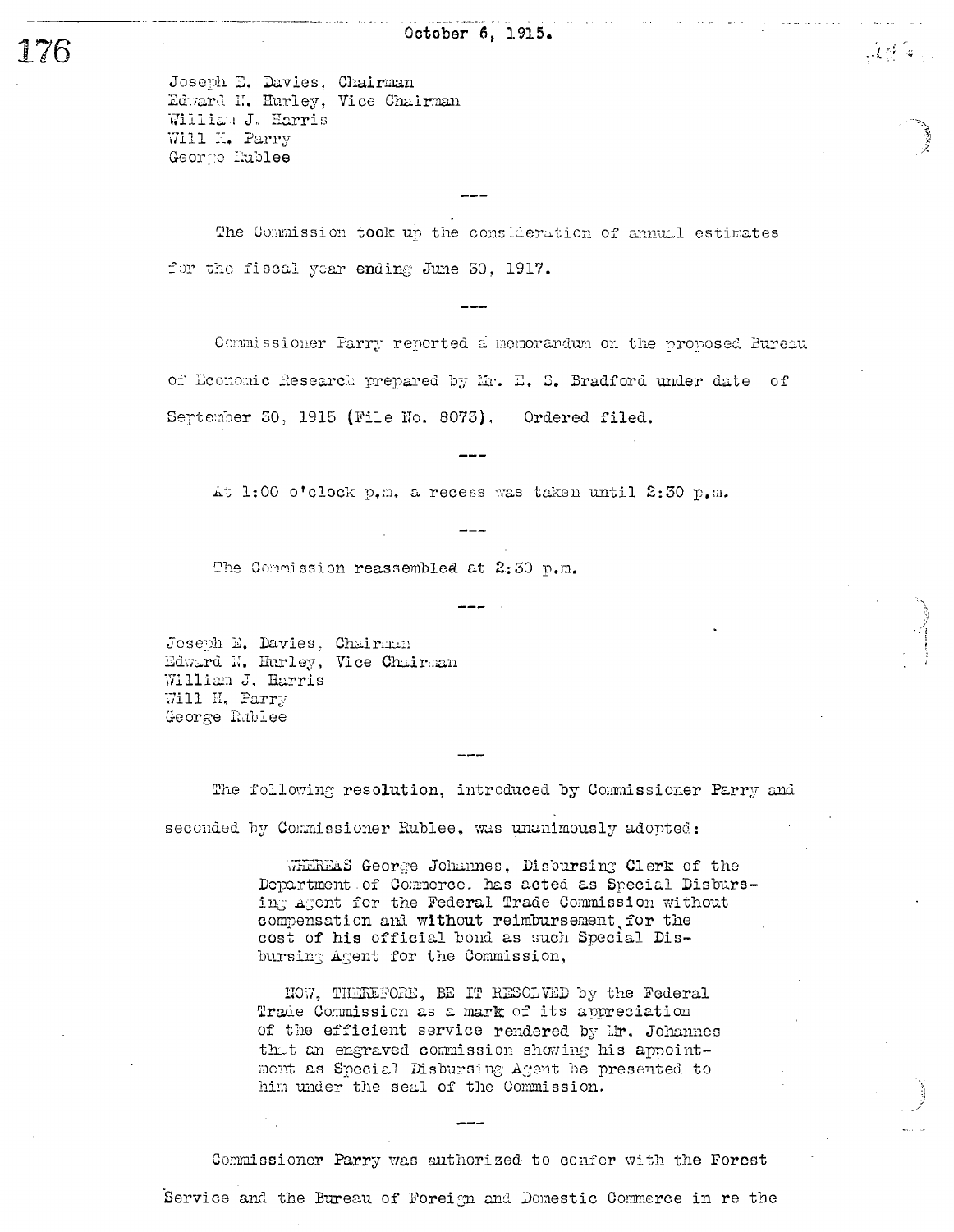JPWG

### ACTODET 0' TATO October 7, 1915

setting of dates for further hearings on the lumber situation, as applied for by L. C. Boyle and J. N. Teal, of counsel for the lumbermen.

The correspondence of the Hamberger-Polhemus Company (See File 8075), referred to the Commission by the Secretary of Commerce, was referred to Commissioner Rublee for report.

The Commission took under consideration the annual estimates for the fiscal year ending June 30, 1917.

At the hour of 6:00 p.m. the Commission adjourned to meet at 10:00 o'clock a.m., October 7, 1915.

Chairman.

Attest:

Acting Secretary.

MEETING OF FEDERAL TRADE COMMISSION,

OCTOBER 7, 1915, 10:00 A. M.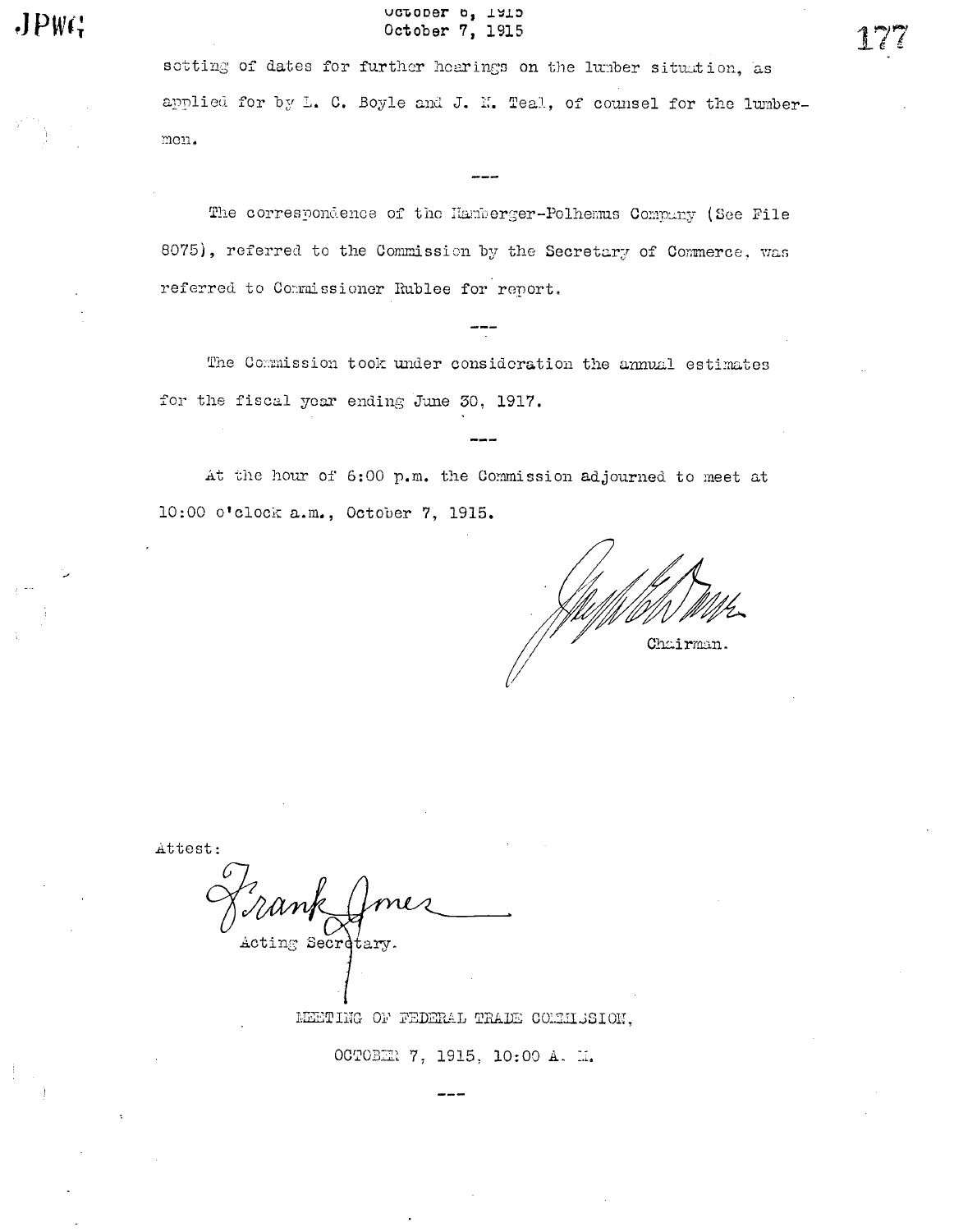Joseph E. Davies, Chairman Edward N. Hurley, Vice Chairman William J. Harris . Will H. Parry George Rublee

Ordered, that the Chief of the Division of Purchases and Sumplies be directed -

- (1) To prepare immediately a statement of the pay rolls of the Commission from March 16, to September 30, 1915, such statement to indicate any changes in the pay roll.
- $(2)$  To prepare each month hereafter a similar statement, covering the period from March 16, 1915, to date of statement.
- (3) To prepare immediately, and each month hereafter, a monthly statement of the expenditures of the Commission.
- $(4)$  To place a copy of each of the above statements, when prepared, upon the desk of each Commissioner,

Letter addressed to the Secretary of Comnerce in re correspondence of the Hamberger-Polhemus Company (See File 8075), as approved by Commissioner Rublee, was approved by the Commission.

The Commission took under consideration annual estimates for the fiscal year ending June 30, 1917.

The Commission took under consideration tentative drafts of form letters, schedules, etc., for the investigation of foreign trade conditions. (See Files Nos. 8405-7-8-9.)

At the hour of 1:00 p.m. the Commission adjourned.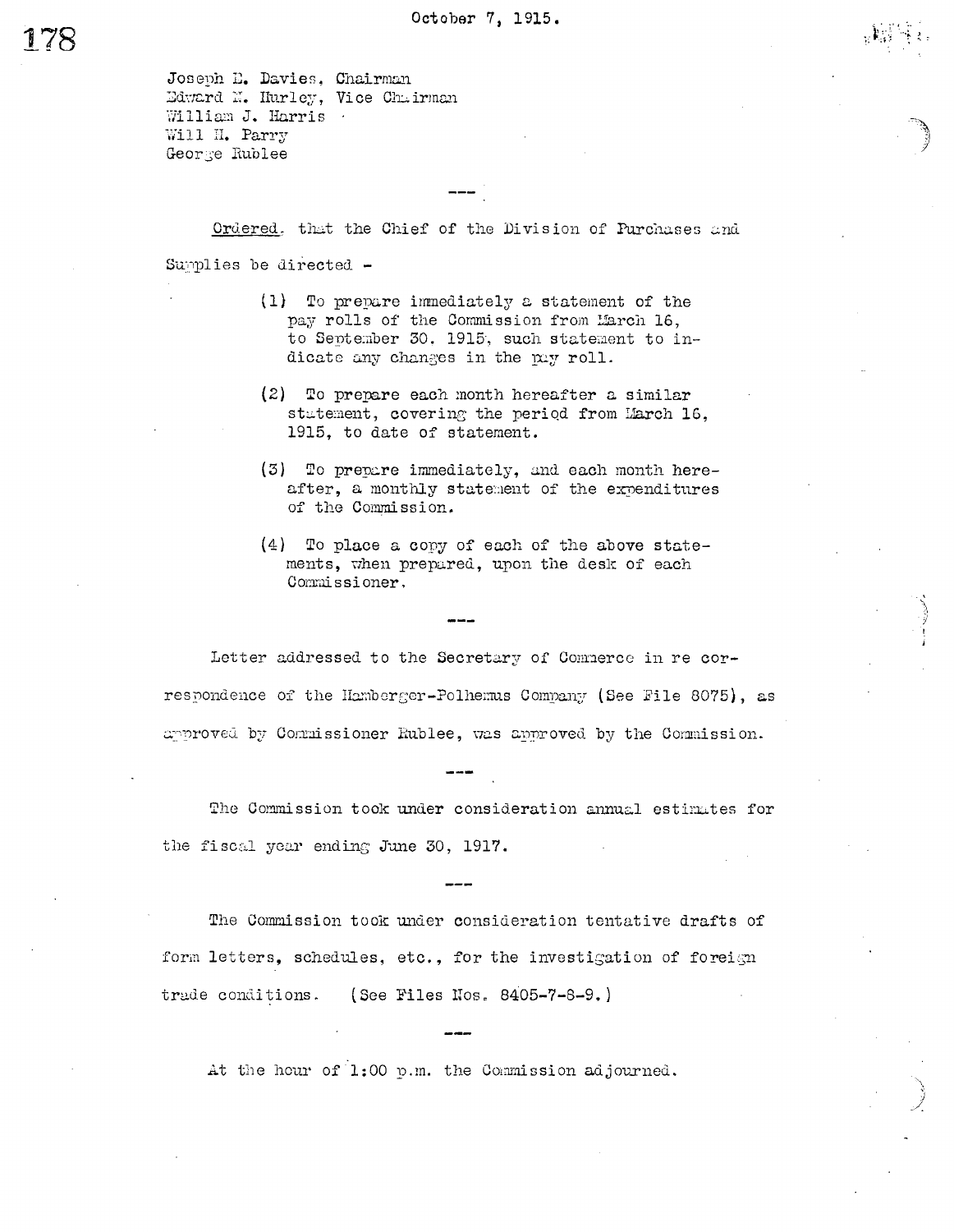Chairman.

Attest:

 $JPWG$ 

 $\overline{\mathbf{z}}$ 

 $\texttt{acting}$   $\texttt{S}$ edretary.

October 8, 1915. No meeting held. October 9, 1915. No meeting held. October 10, 1915. Sunday. October 11, 1915. No meeting held.

## MEETING OF FEDERAL TRADE COLEAISSION,

OCTOBER 12, 1915, 10:00 A. M.

Joseph E. Davies, Chairman Edward N. Hurley, Vice Chairman William J. Harris Will H. Parry George Rublee

The Chairman submitted tentative draft of Annual Report of the Commission for fiscal year ending June 30, 1915. Referred to each Commissioner for suggested revision, and particularly to Commissioner Rublee for a section relating to the foreign trade investigation.

Franklin County Coal Operators' Association, Informal Complaint  $No. 1-3.$ Referred to Commissioner Hurley for report on status.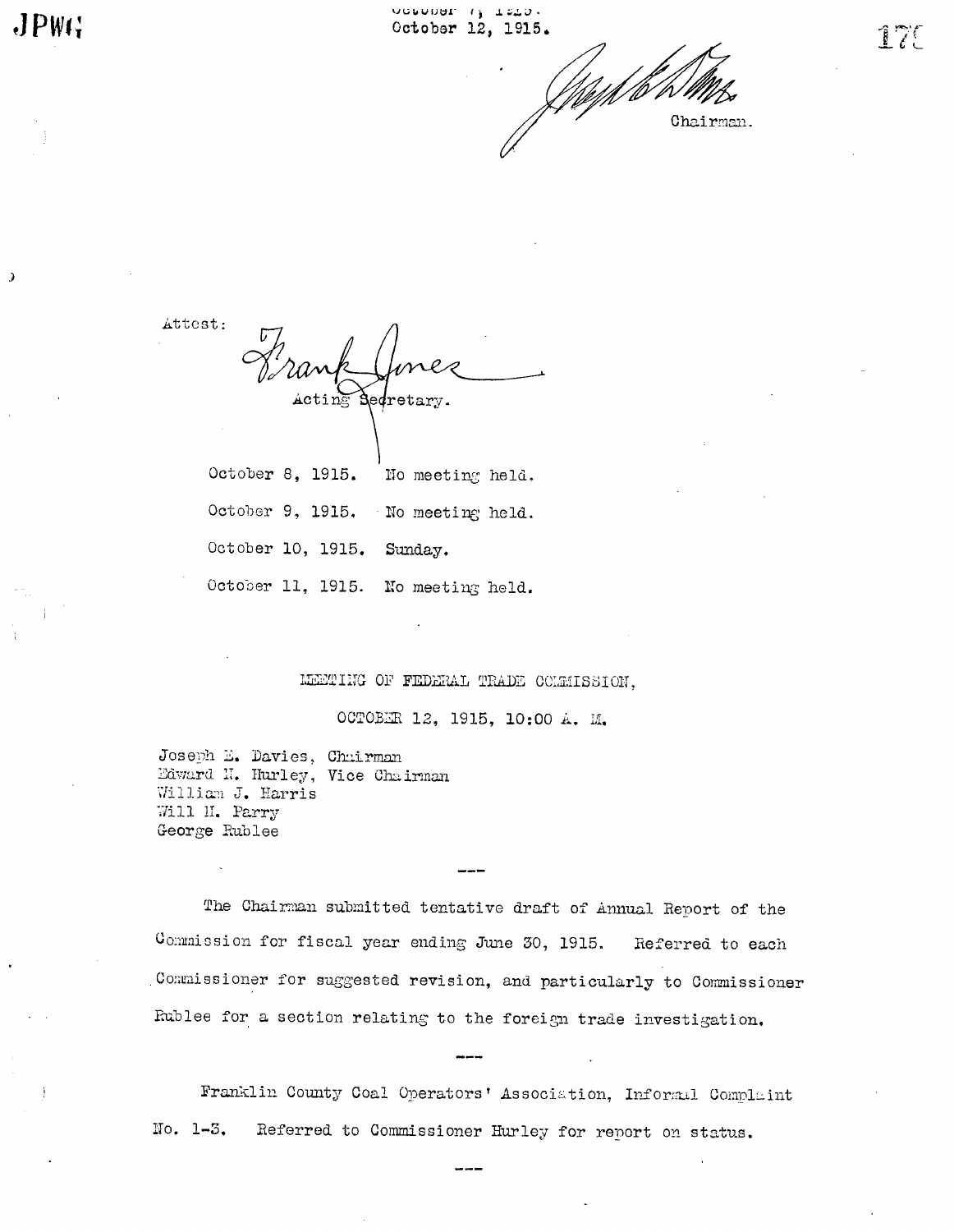Mr. Leonidas L. Bracken, of Muncie. Ind., was annointed Secretary of the Commission, effective upon his taking the oath of office and entering upon duty.

uuuuu guu aduuu

The following order of business was adopted:

O

- 1. Reading of the minutes of the previous meeting.
- 2. Reports of committees.
- 3. Official business of the Commission.
- 4. Matters which individual Commissioners desire to bring before the Commission.
- 5. Miscellaneous matters.
- 6. Adjournment.

It was directed that the following memoranda be referred to the members of the Commission in order:

> Export agreement of the lumber manufacturers of Washington, Oregon, and British Columbia, submitted by William H. England, Special Agent.

> The Redwood Export Business, submitted by William H. England, Special Agent.

Export Sales of Poplar, submitted by David L. Wing, Special Examiner.

It was ordered that Mr. John Walsh be assigned to the Joint Board of Review.

The matter of preparation of examinations for examiners and other civil-service employees, and conference with the Civil Service Commission in reference thereto, was referred to Commissioner Harris.

Ih. James Marvin Haynes, of Texas, was appointed as Examiner (temporary) at a salary of \$1,200 per annum, effective upon his taking the oath of office and entering upon duty.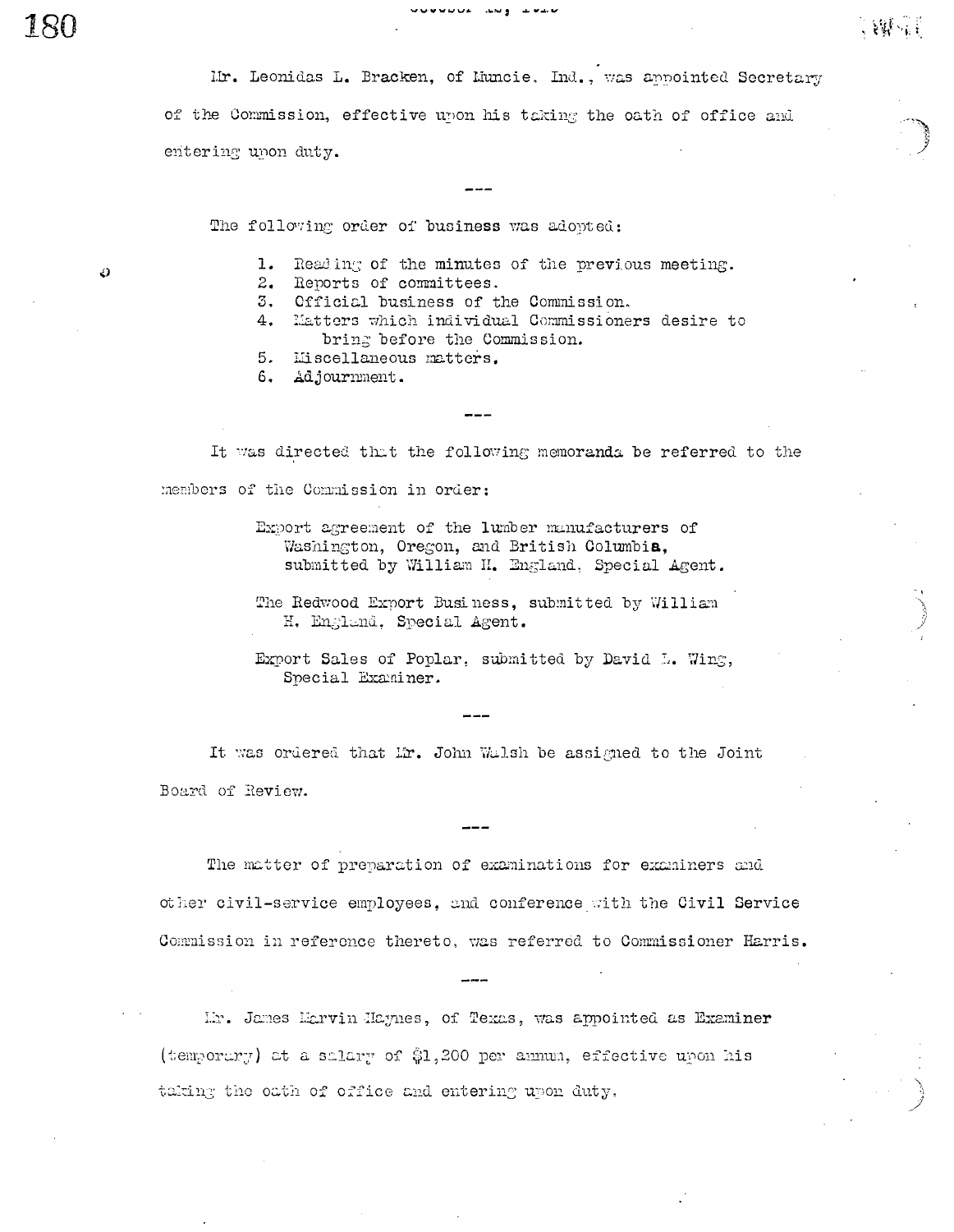#### October 12, 1915.

Mr. Gregory J. Kessenich, of Wisconsin, was appointed as Examiner (temporary) at a sulary of \$900 per numes, effective upon his tuking the oath of office and entering upon duty.

Upon motion of Commissioner Hurley. seconded by Commissioner Rublee, Mr. Frank Jones, Chief of the Docket Division, was unanimously designated as Assistant Secretary of the Commission.

Upon motion of Commissioner Harris, seconded by Commissioner Rublee, it was ordered that Mr. David L. Wing be allowed five days additional leave with pay, ordinarily deducted by leave regulations because of excessive leave without pay, for the reason that he did in fact render service to the Commission without pay during his leave exceeding the time thus allowed.

Commissioner Parry reported a momorandum (see File No. 8517-16) in re conference had with the Hational Confectioners' Association, October 9, 1915. Ordered placed on file.

At the hour of 1:00 p.m. a recess was taken until 2:30 p.m.

The Commission reassembled at 2:30 p.m.

Joseph E. Davies, Chairman Edward N. Hurley, Vice Chairman William J. Harris Will H. Parry George Rublee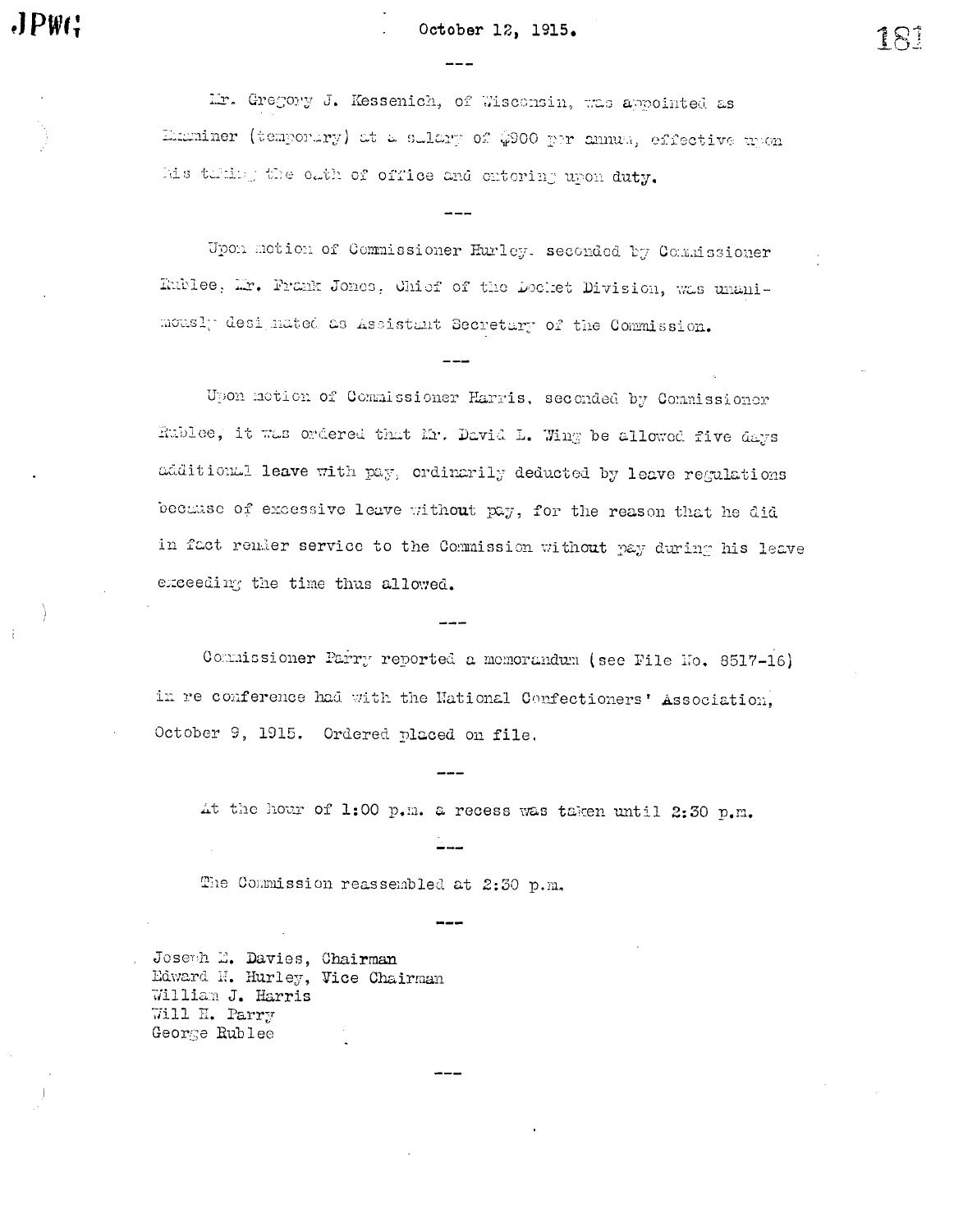#### October 12, 1915. October 13, 1915.

The Commission took up the consideration of annual estimates for the fiscal year ending June 30, 1917. The estimate of the Administrative Department was referred to Commissioners Parry and Harris for a report on suggested economies. That part of the Economic Department's estimate relating to uniform accounting was referred to Commissioner Hurley for recommendations.

Ordered, that embossed stationery shall be used only by the Commissioners, and that the use of same be carefully restricted in the interests of economy.

At 5:30 p.m. the Commission adjourned to meet at 10:00 a.m., October 13, 1915.

Chairman.

Attest: Acting Secretary.

MEETING OF FEDERAL TRADE COMMISSION,

OCTOBER 13, 1915, 10:00 A. M.

Joseph E. Davies, Chairman Edward I. Hurley, Vice Chairman William J. Harris Will H. Parry George Rublee

182

liW.